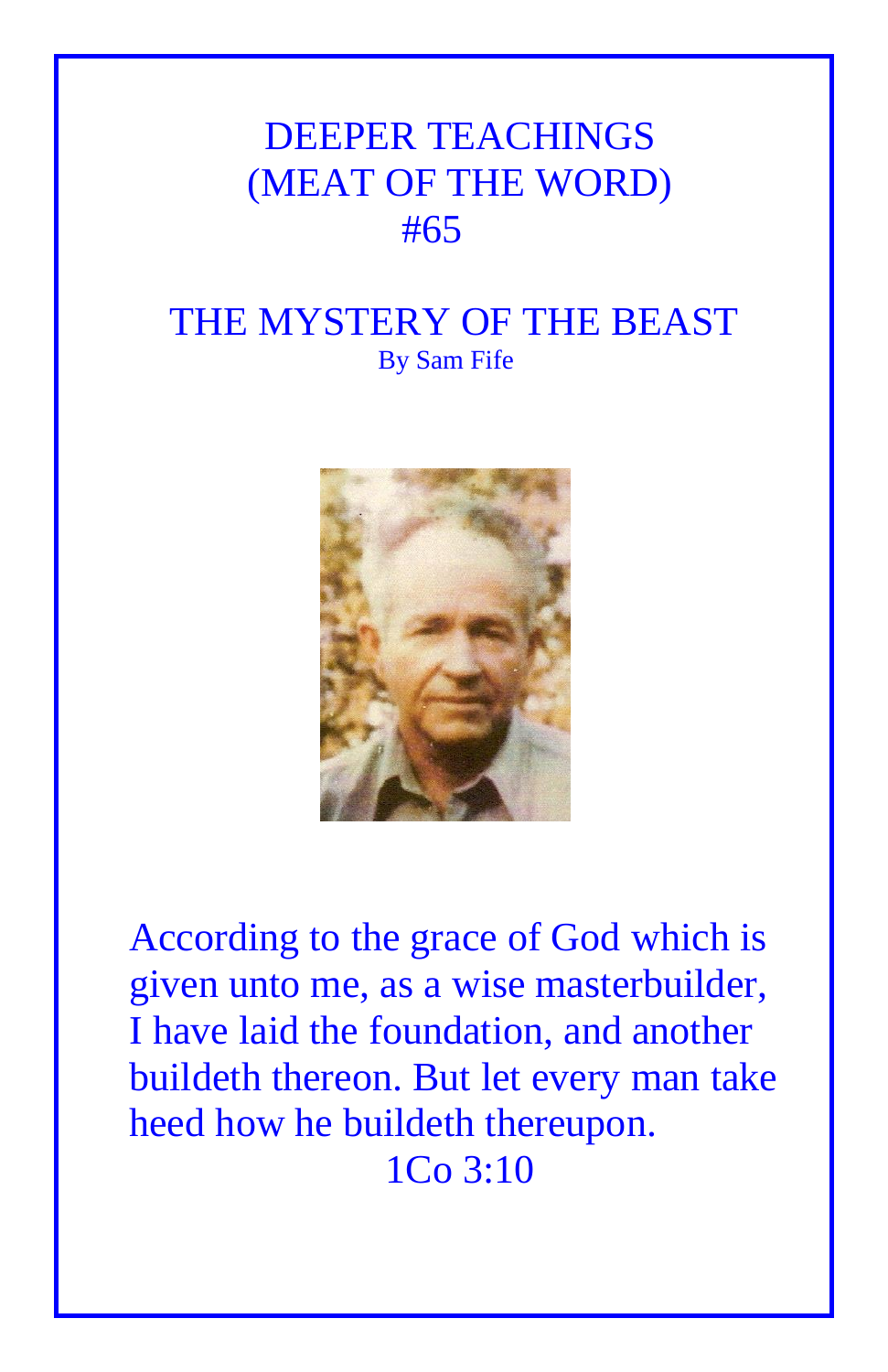## **Mystery of the Beast by Sam Fife**

I want to warn you, beloved, that there is going to be no more blessing for the people of God from here on out. What you are going to experience from here on out is the exposing of everything that is in you which shouldn't be there.

In 1Corinthians 3, the fire is going to come that's going to reveal everything as it really is. That which is wood, hay and stubble is going to be exposed for what it is.

That which is gold and silver and precious stones, they shall be exposed for what they are. Before that, that which is beast shall be exposed for what it is. Hallelujah.

If you'll turn in your Bibles to Genesis 15, beginning with the first verse: "After these things the word of the Lord came unto Abram in a vision, saying, Fear not, Abram: I am thy shield, and thy exceeding great reward.

And Abram said, Lord, God, what wilt Thou give me, seeing I go childless, and the steward of my house is this Eliezer of Damascus? And Abram said, Behold, to me Thou hast given no seed: and lo, one born in my house is mine heir. And, behold, the word of the Lord came unto him, saying, This shall not be thine heir, but he that shall come forth out of thine own bowels shall be thine heir. "And He brought him forth abroad, and said, Look now toward heaven, and tell the stars, if thou be able to number them: and He said unto him, So shall thy seed be. And he believed in the Lord: and He counted it to him for righteousness. "And He said unto him, I am the Lord that brought thee out of Ur of the Chaldees, to give thee this land to inherit it. And he said, Lord God, whereby shall I know that I shall inherit it? "And He said unto him, Take Me an heifer or three years old, and a she goat of three years old, and a ram of three years old, and a turtledove, and a young pigeon. "And he took unto him all these and divided them in the midst, and laid each piece one against another: but the birds divided he not. And when the fowls came down upon the carcasses, Abram drove them away. And when the sun was going down, a deep sleep fell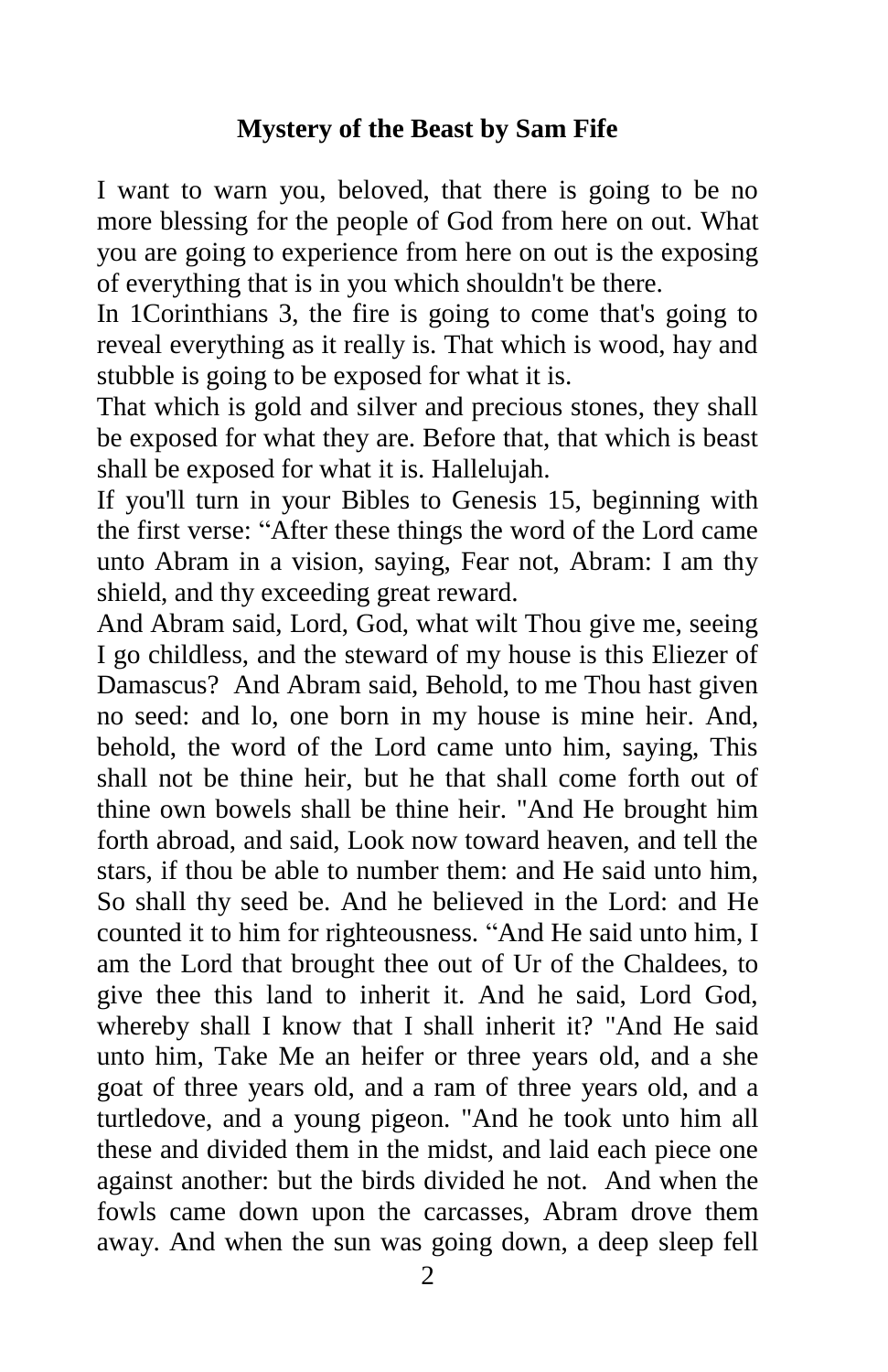upon Abram: and, lo, an horror of great darkness fell upon him. "And He said unto Abram, know of a surety that thy seed shall be a stranger in a land that is not theirs, and shall serve them: and they shall afflict them four hundred years: And also that nation, whom they shall serve, will I judge: and afterward shall they come out with great substance. "And thou shalt go to thy fathers in peace: thou shalt be buried in u good old age. But in the fourth generation they shall come hither again: for the iniquity of the Amorites is not yet full. "And it came to pass that, when the sun went down, and it was dark, behold a smoking furnace and a burning lamp that passed between those pieces.

"In the same day the Lord made a covenant with Abram saying, Unto thy seed have I given this land, from the river of Egypt unto the great river Euphrates".

I was quite moved by the analogy that Brother Dee used in the beginning of this sermon concerning his experience on the airplane wherein he discovered that though he had a ticket, and though his ticket was marked for that particular flight, still he was not able to be seated on the plane.

And he couldn't go on that plane and he had to take a later plane because his ticket wasn't stamped. I don't know about you, but that analogy pierced my soul.

Because I fear that there are some people in this move of God, I fear that there even may be many people in this move of God that in the beginning of this move of God bought a ticket for this flight, and they have a ticket for this flight, and their ticket is marked with the number of this flight.

It has been marked with the number of this flight which is 888, again and again and again, with every line and every precept of truth that has come forth from this convention platform.

Yet I fear that there are people in this move of God who are not going to be able to go on this flight, and who are not going to be able to be seated on this flight. They're going to have to take a later plane, because their ticket hasn't been stamped.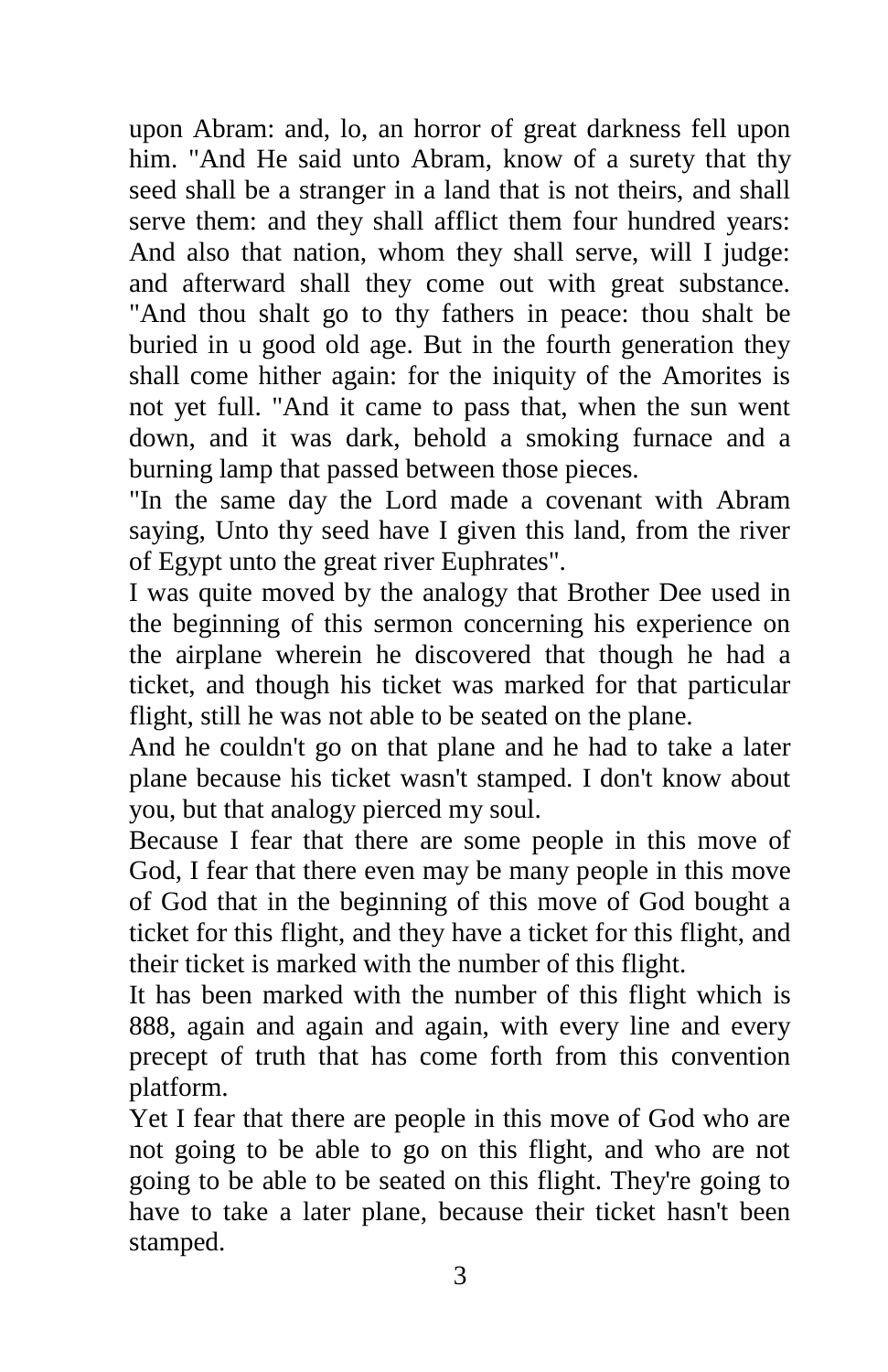Every line and every precept of truth that's come forth hasn't really found its place of lodging within them and the nature of that truth hasn't been stamped upon their very being.

It's amazing to me that I find people in this move of God after saying, "Amen, amen, amen, amen", convention after convention after convention, are suddenly questioning the truth that has come forth from this convention platform. And I can find no other answer to the puzzle than that though their spirit said amen to it, or something said amen to it, it didn't really get stamped on their being, as a part of their being.

As I look around the move of God today, I find many who seem to be in the same confusion that brother Dee was in as he stood there and watched the other people pass by, perhaps won't get on this flight, will have to take a later plane.

The analogy particularly pierced my heart because during the middle of the night down in Peru, a couple of weeks ago, I woke up after having a dream. And in the dream, there was a ministry in this move of God whom I love very deeply. My own plane was about to take off and there were several other ministries in this move of God that were getting on it.

This particular ministry, seemed there just wasn't room for him to get on the plane, and the plane pulled away. I can't forget, even now, the look, the hurt look that was upon his face.

The plane pulled away and I was thinking to myself in the dream, I suppose the only thing to do was to run a second plane, and hope that he'll get on the second plane.

But this confusion that some seem to be experiencing is not a new thing. I had discovered, as God has unveiled to us in this move of God through this voice of many waters, line upon line and precept upon precept, the real revelation of what God is doing in the earth, in and through Christ Jesus.

I have discovered that there has been nineteen generations of Christians who have come and gone, lived and died And went to heaven. And they never did discover what it was all about. They never did discover what God is doing.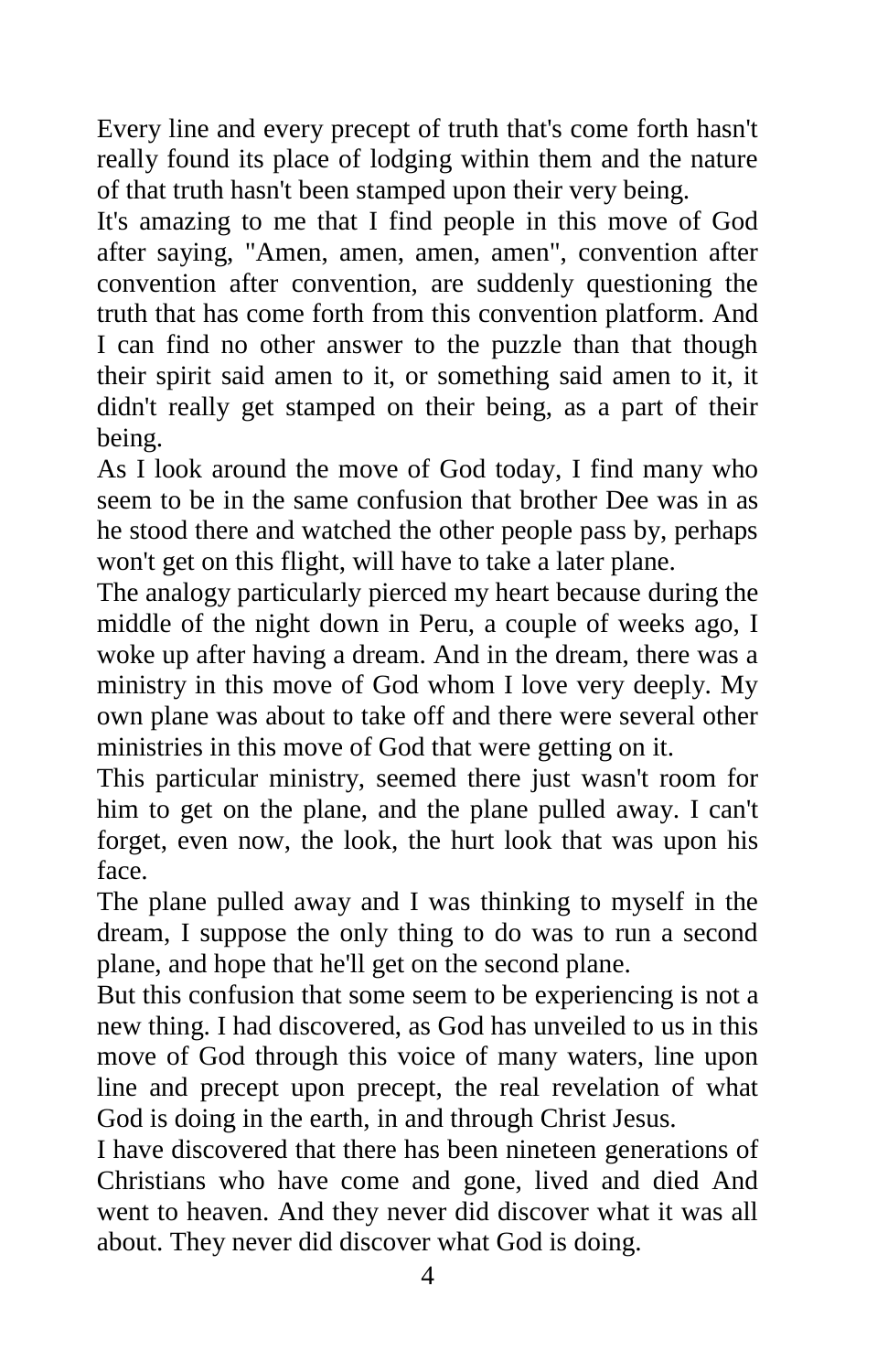They never did discover what John the Baptist meant as Jesus passed by in front of him there in the river Jordan and he said, "Behold the Lamb of God that taketh away the sin of the world".

They had taken that scripture and that phrase and that statement of John and they have built it into a romantic romanticism. some Babylonish beautiful false idea that had just meant that Jesus came to submit Himself like a lamb to die on the cross to pay for their sins, so they could go to heaven when they die.

But I want to tell you tonight, beloved, that that statement that John made long ago, "Behold the Lamb of God that taketh away the sins of the world", proclaims a far deeper mystery than that.

It speaks in depth of the fact that the man that God created in His image in the beginning had deteriorated into the image of a beast, had taken on him the nature of a beast, had been fathered into the nature of a beast by that chief beast, that degenerated into the beast nature in the heavens long before that.

And it proclaimed in depth the mystery that in order for God to be able to change that beast nature back into the God image that He brought him forth to be, Jesus Himself had to come down and incarnate into that beast nature, and become a part of that beast nature, in order that He could suffer the penalty of that beast nature, and be a true redeemer of that beast nature.

It means that Jesus had to become a beast. If you'll forgive the terms that I have to say in order to make it clear to all our minds, but John the Baptist was really saying, when he said, ."Behold the Lamb of God that taketh away the sin of the world", is not, "Look at the beautiful, lovely Lamb that's going to die for your sins, but "There goes a beast".

A gentle beast, an obedient beast, a submitted beast, a beast, a beast that was learning obedience through the things that He was suffering, but still a beast.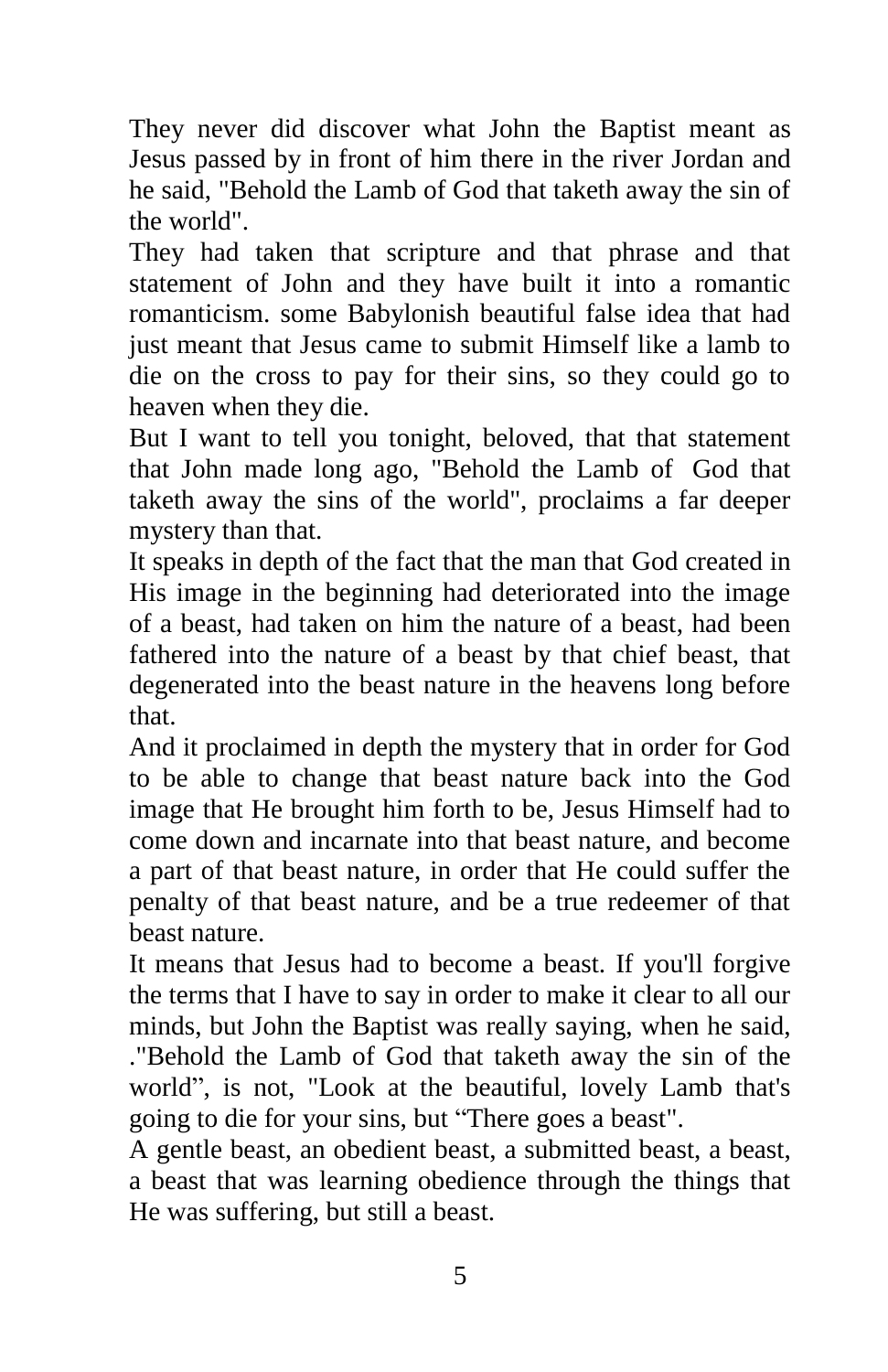I remember the first time on a convention platform that I put out the fact that our lovely Lord Jesus, who has been romanticized and fantasized so much by a Babylonish church system and a Babylonish ministry, was a beast, a brother who I know won't mind me using him as an illustration, came to me and said, "Sam, I've rejoiced in the things I've heard you preach up till now, but that was almost too much for me, to hear you say that my Jesus was a beast".

I could only answer, "Well, the Bible says He was a Lamb, and by any dictionary's definition, a lamb is a beast". A gentle beast, a submissive beast, a beast that can be led even unto the slaughter, but still a beast.

And that's why I say to you tonight that nineteen generations of Christians have come and gone, and lived and died, and, they still didn't know what it was all about. And the present generation still doesn't t know what it was all about. .

But the problem is more acute than that, and the problem is that it is causing so much confusion in our midst, we often say it's tearing in our midst, that it appears that possibly at least half the people in this move of God still don't know what it's all about. .

And as for myself, I'm only just beginning to learn what it's all about, because I've just discovered that He was a beast, and I am a beast, and you are a beast, and we're all a beast.

And the root cause of all of our problems is that none of us up till now had sense enough to know we're a beast. And even when God tells us, we refuse to accept it.

And that's the root cause of all our problems. It's the root cause of all our struggles with one another, the root cause of all our inability to understand one another, to walk in union with one another. It just hasn't gotten through to us yet that we're all a beast.

We refuse to accept the fact that we're a beast. We keep turning our face away from the fact. We seek to hide the fact. Hide it from who? Hide it from ourselves. We don't want to look at it. We don't want to face it...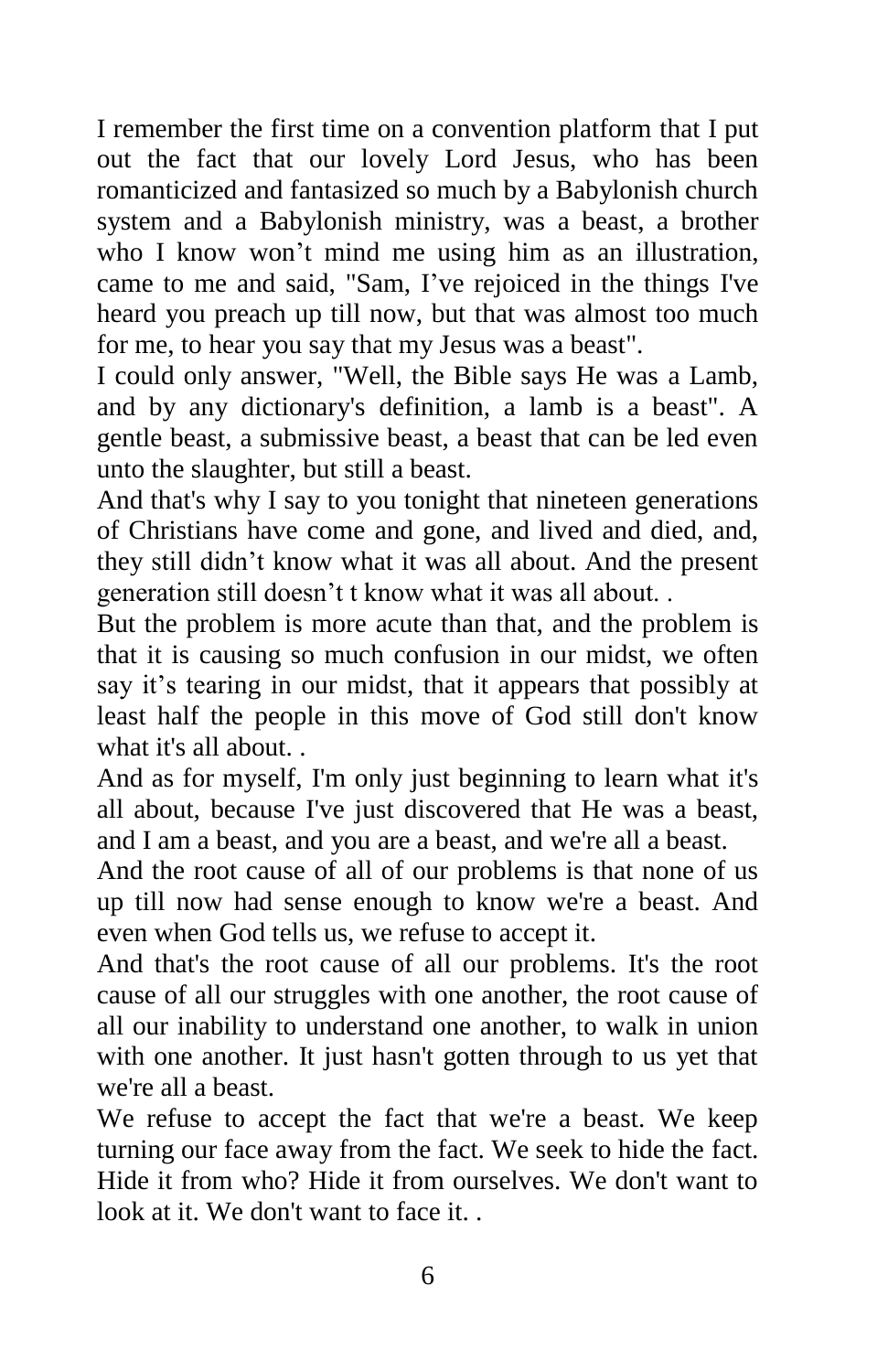And above all, we don't want to lose our beast life that we might have God life. There is a mystery in the thing that God is doing in Christ Jesus, beloved. And there is a mystery m the thing that God is doing in me. And there is a mystery in the thing that God is doing in you. A mystery that is so deep that, as I said, nineteen generations of Christians have come and gone and they hadn't known what it was all about.

Even the best of them in their generation, though they were submitted beasts, though they were yielded beasts and though they were used of God for the purpose of God for their generation, they still didn't learn what it was all about.

But finally, now, in 1977, in the closing hour of it and the beginning of a new year, through the. voice of many waters, that have stood on this convention platform again and again and again, year after year, through a corporate anointing and a corporate voice, and a corporate man, now at last is coming forth understanding, or least some little degree of what it's all about. .

God, eternal God, is cutting an eternal covenant with man to bring man into union with Him, so that the two shall become one flesh. One flesh. One flesh, not a confusion going on.

When we finally come to that perfection and incorruptibility, we're going to be equal with God, not just equal with God, we're going to be God. The Bible says this is the church which is His body, the fullness of Him that filleth all in all.

And we're not going to replace Him, He's going to replace us, the eternal covenant that brings us into eternal union with the eternal God. But in order to bring that one flesh union, God has to change beast life into God life.

That's what the mystery is all about. God has to take the three levels of beast that we are, rip them right down the middle with a sacrificial knife, lay them out one piece against the other, soul against flesh and flesh against soul, expose the beast flesh that's there, and the beast lust that's there, and the beast ambition that's there, and the beast desires that are there, expose every little beast that is there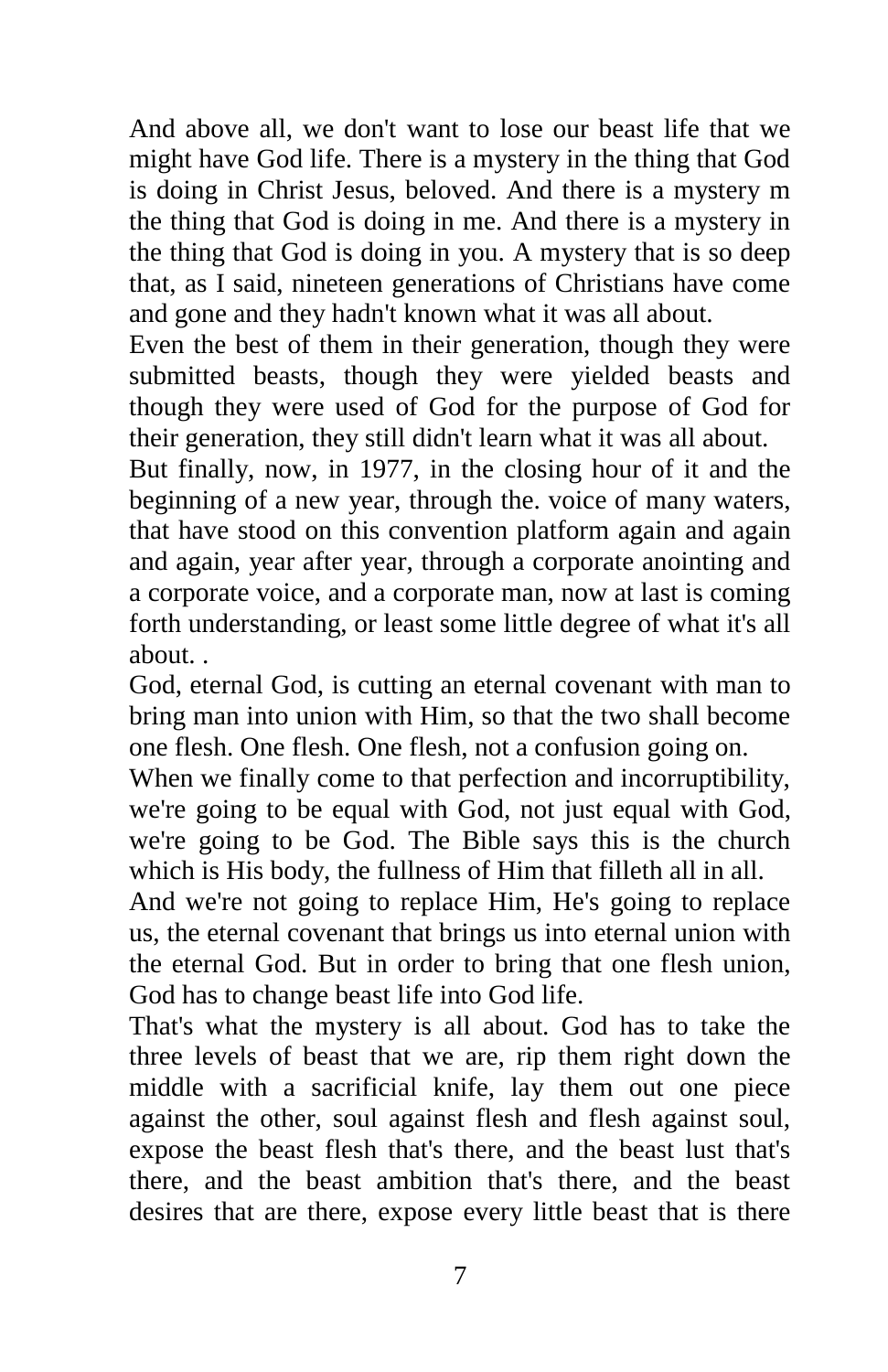before Him and before us, before angels and principalities and all the universe.

And after He's exposed it, then He must pass through it as a smoking furnace, as a consuming fire, and at the same time as a burning lamp of revelation of the beauty and the glory of the thing that He's doing, so that we'll understand it, so that we'll not be overwhelmed with it, overcome with it.

But we'll be able to rejoice in it, as that smoking furnace consumes up all the beast that is here, and all the beast that has been exposed and all the beast that has been devouring itself for generations upon generations, tormenting itself, seeking to consume and destroy itself, generation upon generation.

There's a mystery here, people, a mystery that we really haven't gotten hold of. When we get hold of it, all our problems will be over. All our struggles with one another will be over. All our confusions, all our misunderstandings will be over when we just get hold of the mystery, that we're all a beast.

We haven't gotten hold of it yet. I haven't gotten hold of it yet. God is just beginning to make it very real to me for me. The scriptures I am dealing with tonight I've taught on before, or the ministry has taught them before.

It concerns the cutting of the covenant, it reveals the hour, and God finally made contact with the first man that is yielded enough to Him, hungry enough to know Him that God could cut a covenant with him and could choose his seed to be the manifestation of that covenant union between man and God one day to the whole world.

I pointed out as we taught on it before that the chief instrument of bringing God and man in union with one another was the sacrificial knife, the cutting knife, the ripping knife.

I pointed out in that previous teaching that the chief instrument of worship, then and today, is the sacrificial knife, that when every Israelite came down to the temple of God to worship his God, or to the tabernacle of God to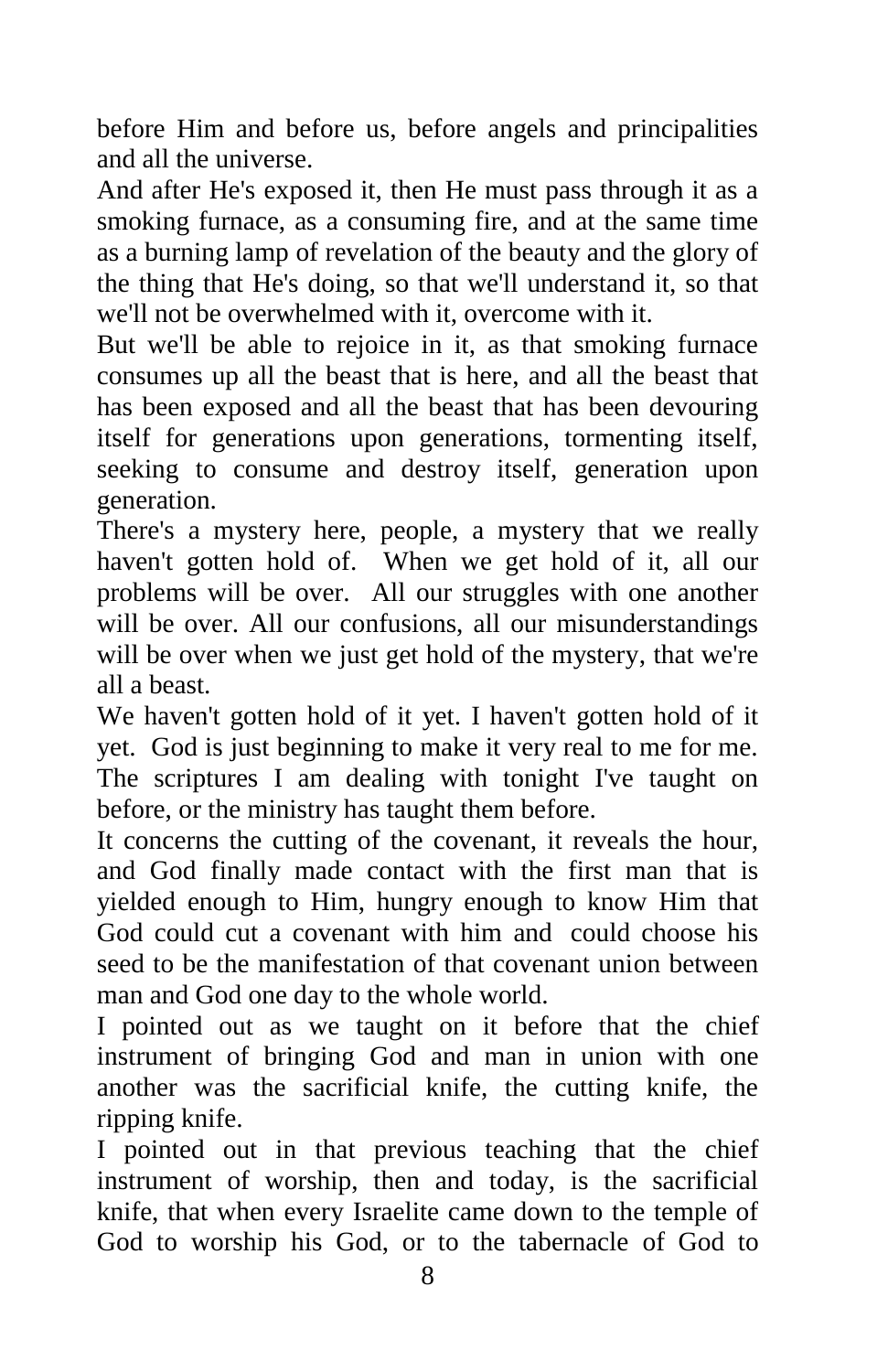worship his God, brought his beast with him to offer him up to God.

Because the only way, then and now, that we can worship God, that anybody in this earth can worship God is simply to come to God's temple or God's tabernacle, bringing his beast with him to offer him up to God.

When that Israelite came to that tabernacle and temple, handed his beast over to the priestly ministry, to after it up to God in God's divine order, the first instrument of worship was the sacrificial knife.

And the first act of worship was to take the sacrificial knife and rip that beast right down the middle, lay his parts there, expose him before God, before the priestly ministry and before the people of God, and before angels and principalities, so that the priestly ministry of God then might reach in and draw out his beast inwards and burn them up outside the camp.

And then take the life of that beast which was in his blood and begin to carry it through that tabernacle progressively past seven pieces of furniture, signifying a progressive work that needs to be done in us as we go through seven steps of overcoming by which God shall change this beast life into God life. So that in the end, when the life that was in that blood finally came to the fifth piece of furniture, the golden altar of incense that's just before the entrance of the holiest of all, that which had started out as dumb, brute beast in the beginning can then change into sweet-smelling incense that can bum on the altar of God and ascend up as spiritual odours into the nostrils of God as a sweet savour, and to reach out and draw into His being,

There's a mystery here, people. All you need is to get a vision of that mystery. All you need is to keep a vision of that mystery.

Only if the vision of that ministry is stamped indelibly upon your ticket, upon your being, no matter that you have a ticket for this flight, no matter that your ticket may be marked 888, as you've heard again and again and again from this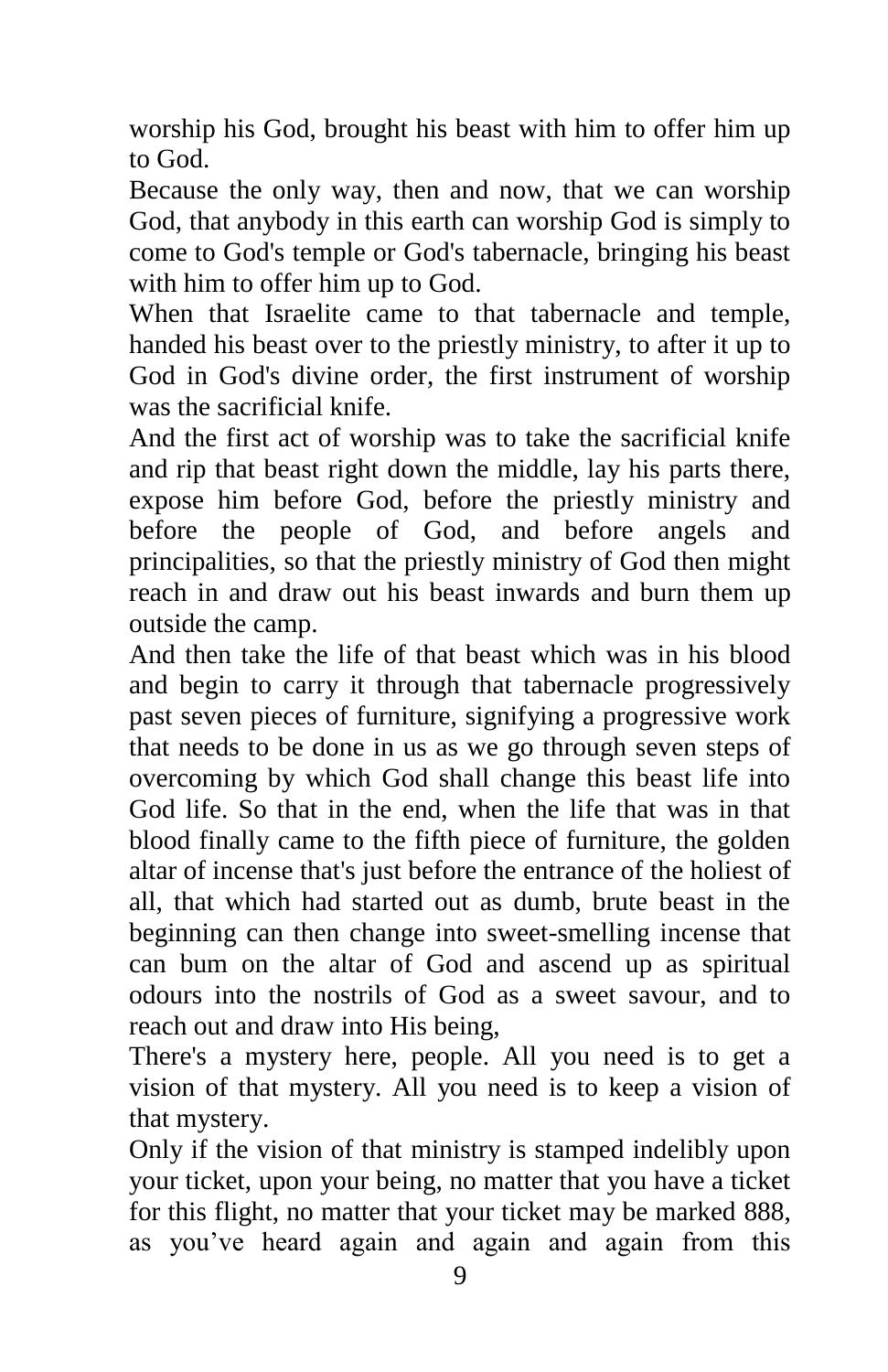convention platform, that is the new creation that's being brought forth in this move of God, that is not even the 777 man, but is the 888 man that's being brought forth.

All those truths may be written in the ticket up here; on the inside of the ticket is what's going to be. Lest the mystery is stamped here, so that stirred up confusion can't come along and begin to cause you to question and to doubt.

I want to say something here. I don't know how many of us in this ministry have the courage to do it, but I make no apology, and this move of God makes no apology for any of the truth that's been preached in this move of God.

There are some who say we are a cult. We're even going to be attacked from those who've been in our very midst. I make no apology for the truth that Jesus Christ is not going to come back here as an individual, separate and apart from His many-membered corporate body.

I stand behind this pulpit and proclaim it. Someone's going to have to wake God's people up. If you can't understand it, be careful how you put your hand on it. Nothing wrong with not being able to understand it, but there's something wrong with putting your hand on it, especially in these last days.

There's a people who have who have been in darkness. There's a people who've been in blindness. There's a people who have been confused by a Babylonish system of Christianity whose very name is confusion. And there's a ministry today that's been raised up to lift them up out of that confusion and to lead them out of that darkness.

There's nothing wrong if you can't understand it. God can understand it, but be careful how you put your hand on it. There's a mystery here.

So we have taught you a ministry of the covenant and your ministry to God. Just as Abraham offered up these three beasts and two birds here, it is a type of us offering this beast nature of ours up to God on five different levels for us to then progressively change into the God nature.

We've taught that this is God's way for reaching out and drawing the man that He originally brought forth in His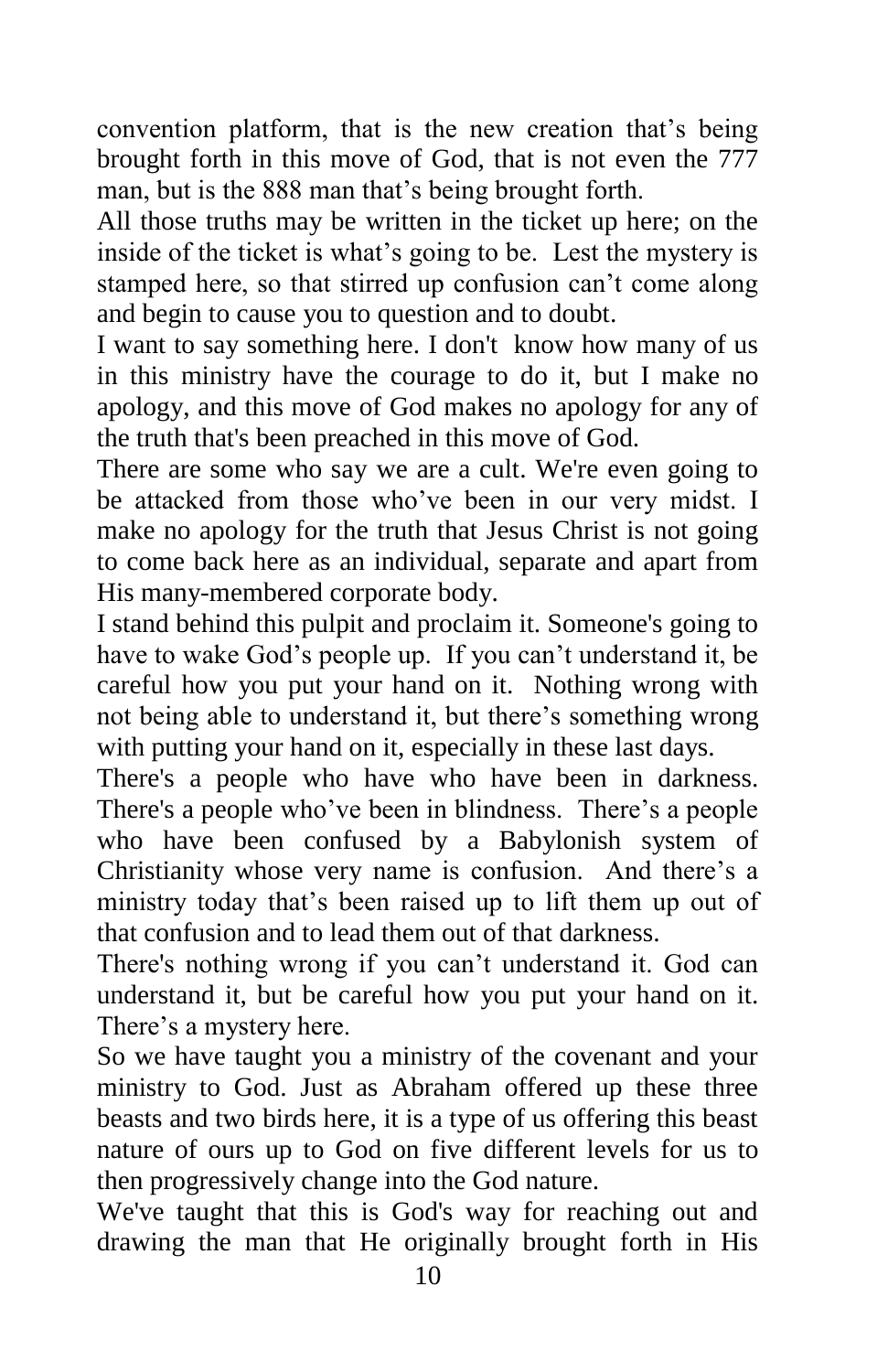image back into eternal covenant union with Him, one flesh union with Him.

And it's not going to be done any other way. It can't be done any other way. There is no other way to do it than for us just to keep coming together in these conventions, keep coming together in our body meetings and offering up our beast.

It was right here in Lubbock, Texas, some several years ago that Buddy Cobb unveiled to us for the first time, and as far as any thing I've ever read, it's been written by anybody or preached by anybody in our generation, unveil to God's people per se for the first time, that everyone of those beasts carnal Israel offered up to God was only a type of us offering our beast up to God on different levels.

We're all in the dark concerning it. We all thought we were lovely, little sons of God all ready to be raptured unto eternal glory. Suddenly, God through one voice of the voice of many waters revealed to us that we're all beasts.

The truth had been hidden for nineteen generations, shrouded in Babylonish confusion, brought forth by a Babylonish church system whose very name is confusion.

But because this is the restoration hour, because this is the restoration ministry, and because God has called a corporate ministry in this last hour, restored apostolic ministry to lead God's people out of the darkness, and to lead them out of the confusion.

And to take them back to the original source from which the truth of God came through the voice of apostles and prophets, and bring forth the pure, unleavened bread of God once again for God's people. It got through to us or it's getting through to us slowly that we're not lovely little sons of God waiting to be raptured up into eternal glory. We're beast coming before God.

Every time we assemble ourselves together to offer our beast lust, and our beast ambitions, and our beast desires, and our beast weaknesses on the altar of God for God, through an anointed priestly ministry, or give it to a priestly ministry to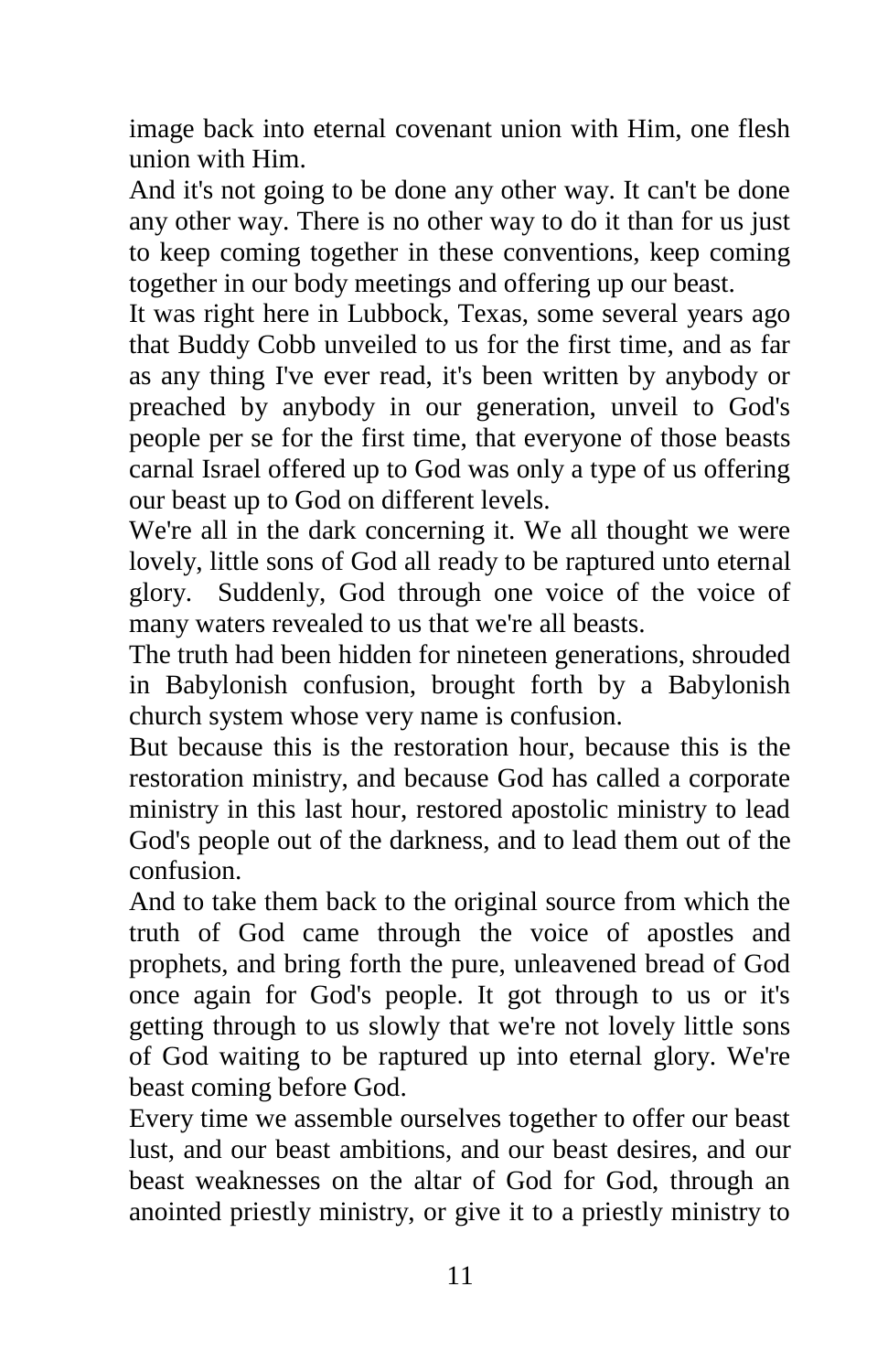take the sacrificial knife, to lay there exposed the beast that's here.

So that the same ministry can reach in and draw out those beast inwards, line upon line, burn them up outside the gate, and then minister a word that shall begin to bring forth God inwards inside us.

So we've taught on the cutting of the covenant, we've taught on the covenant union that was to come forth and so forth. But I fear that all of us, and I speak for myself first, until just recently missed the simple truth of Genesis 15.

And I fear that we're still missing the simple truth of Genesis 15, and I have a deep fear within me that after that truth is exposed tonight, and brought forth and laid there and unveiled, that practically everyone of us will walk out of this convention and we still will be missing the simple truth.

Even if we heard, we will refuse to accept it. The simple truth that's here, and that is that I am a beast, and you're a beast, and we're all beasts.

And there's no other reason why we have problems, you know that? Problems with one another, problems with our husbands, problems with our wives, no need to get psychoanalyzed.

I can tell you your problem, you're a beast. I can tell you why you can't get along with your wife, you're a beast. I can tell you why you can't get along with your husband, you're a beast. I can tell you why I can't get along with my wife perfectly and my wife can't get along with me perfectly, we are both beasts.

Sooner we face the truth, sooner we get the right diagnosis of the sickness, sooner we're going to get healed, sooner we're going to get God's plan for the healing.

Because only God's plan is going to bring the healing. I first preached this message a couple of weeks ago, and I'm preaching it only because God has at last gotten through to me that I'm a beast.

And particularly the last couple of months has He made me aware like He never has before that I'm a beast. It's been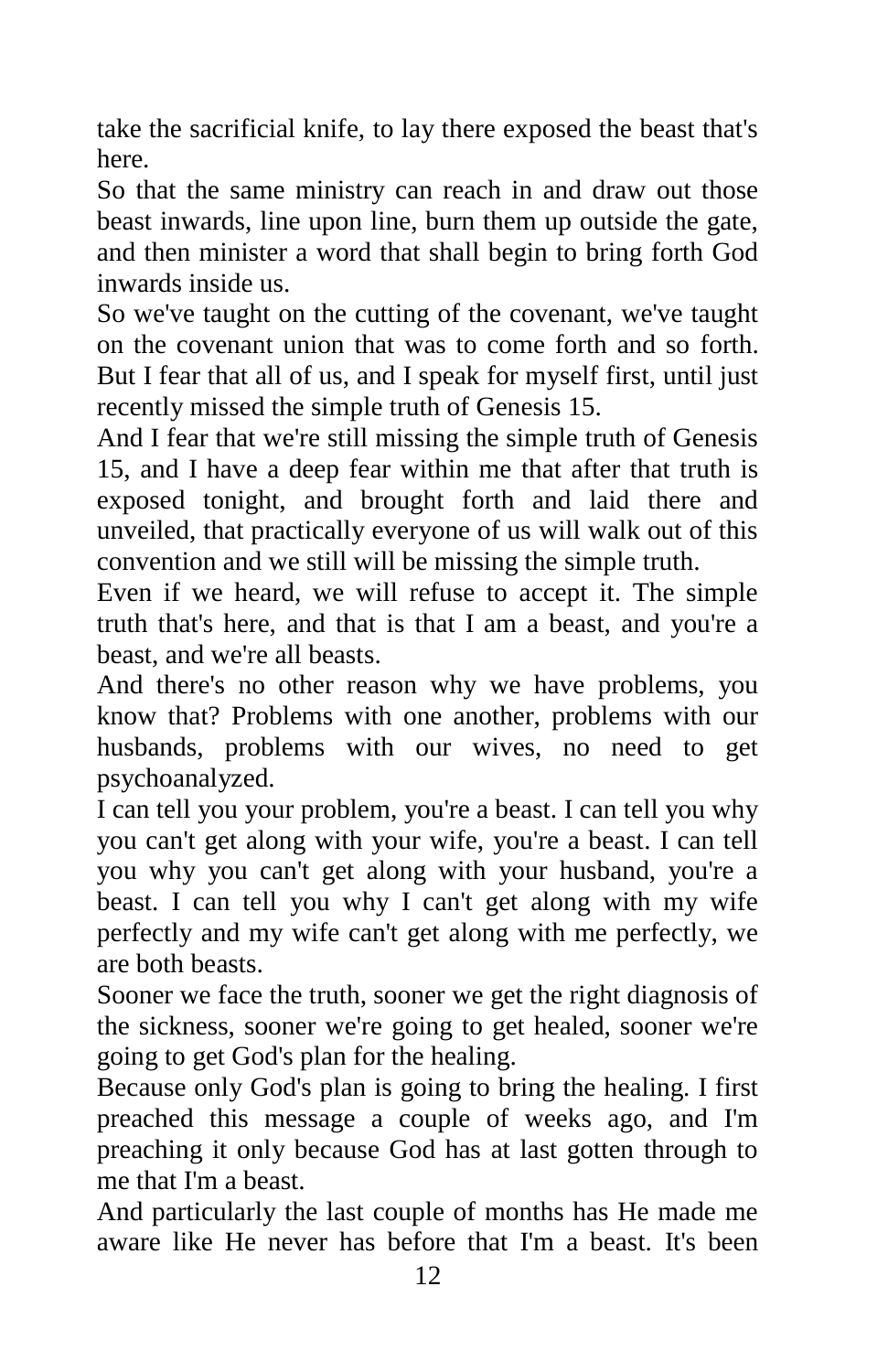dawning on me for the last several years. But the last couple of months, it's finally gotten through to me that I'm a beast.

Now the way it's been dawning on me for the last several years, and the way it's finally gotten through to me in the last couple of months that I'm a beast, is that I simply have just discovered things in myself that I hate, that are crummy, that are filthy.

You know a beast can be filthy, even the best of them. Even the sheep, sometimes, can be pretty dirty. And how remarkable this move of God is, it's honesty, always has been since it began, that it's a search for reality, not looking for any Babylonish answers any more, we're looking for true answers. We're looking for God's answers.

When Doug Mclain was sitting back there and his little one passed, probably at the other side of the veil a few months ago, he said, "Brother Sam, they had a word from God I don't understand. God told me to pray and believe God and not take the child to the doctor, and I did, and still the child passed on."

As he and his wife stood before me and they said, "We want a word from God, we want a word of understanding". God told me they weren't looking for some Babylonish preacher to come along and tell them, "Oh, it was just the will of God and God just took him", but really wanted the truth.

They really wanted to know the answer. They really wanted to be set free because none of us has really been buying that garbage all these years, that it was just God's will. God just took him on to heaven because he's suddenly decided that he should go to heaven, husbands, wives children, what have you, I realized they wanted the truth.

So I told them, "Don't deceive yourselves. It was a chastisement from vour God". God didn't send the sickness, God didn't cause the baby to pass to Him. The devil threw it at you. The little one passed on simply because you haven't come to the faith yet that you could conquer death.

The reason you haven't come to the faith yet that you can conquer death is because you're not perfectly obedient sons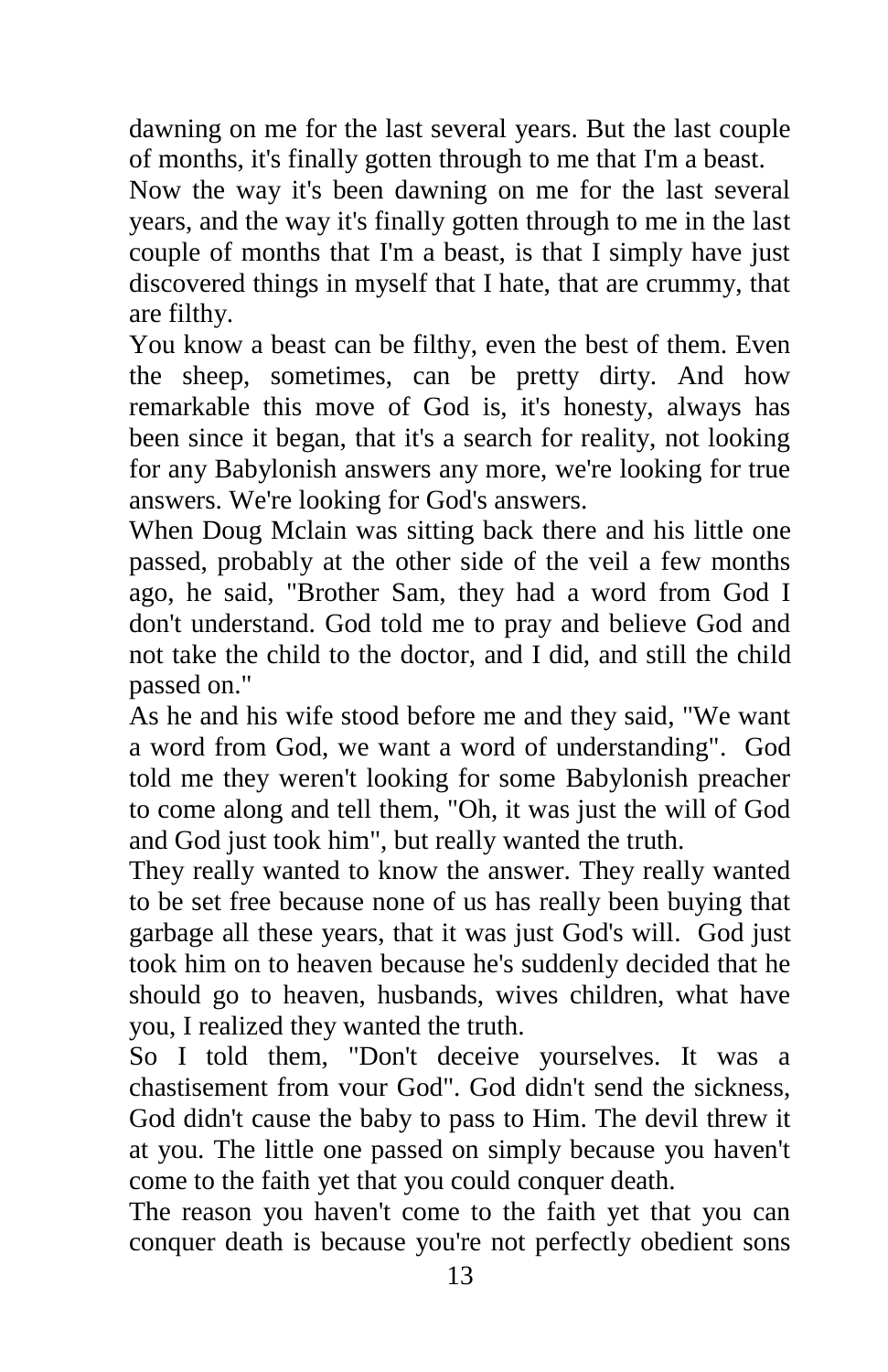yet. And therefore, it was a chastisement from your God. It was a chastisement for something you did last month, or something you did last week.

It was chastisement simply because you're not yet perfectly obedient sons. It wasn't only a chastisement on you; it was a chastisement on me.

It was a chastisement on all of you. It was a chastisement on all of us because we haven't conquered death yet. And because we haven't conquered death yet, death can still sneak up on us sometimes and take one of our little ones out of our midst.

And the reason we haven't conquered death yet is because all of us are still playing around with this beast life too much, and still trying to hang on to it too long, and refuse to let it go. We don't want to let it go. Therefore we're not perfectly obedient sons.

We haven't yet become willing to learn obedience through the things that we suffer. And I don't know about you, but I'm not playing. I don't believe in playing. I think play is from the pit. I want reality, and something within me tells me that you do too.

No matter what you say to me, no matter if you get mad at me, I give you reality. Something within me tells me you want reality. You want truth. You want the answers.

And I've discovered the answer for me to all my problems, that I'm a beast. And the second after I've taught that, I refused to face the fact that I'm a beast. I refused to admit that I'm a beast.

I've tried to hide my face from it. I finally had to come face to face with the fact that I'm a beast simply because I've discovered beast things in me that I hate.

And worse than that, I've discovered that I can't overcome them. And I would go ahead and name them for you if it wasn't that I'm not quite sure yet that you've got the revelation that you're a beast.

And if I named you all my beast problems, you might rise up in your self-righteousness and condemn me for it. But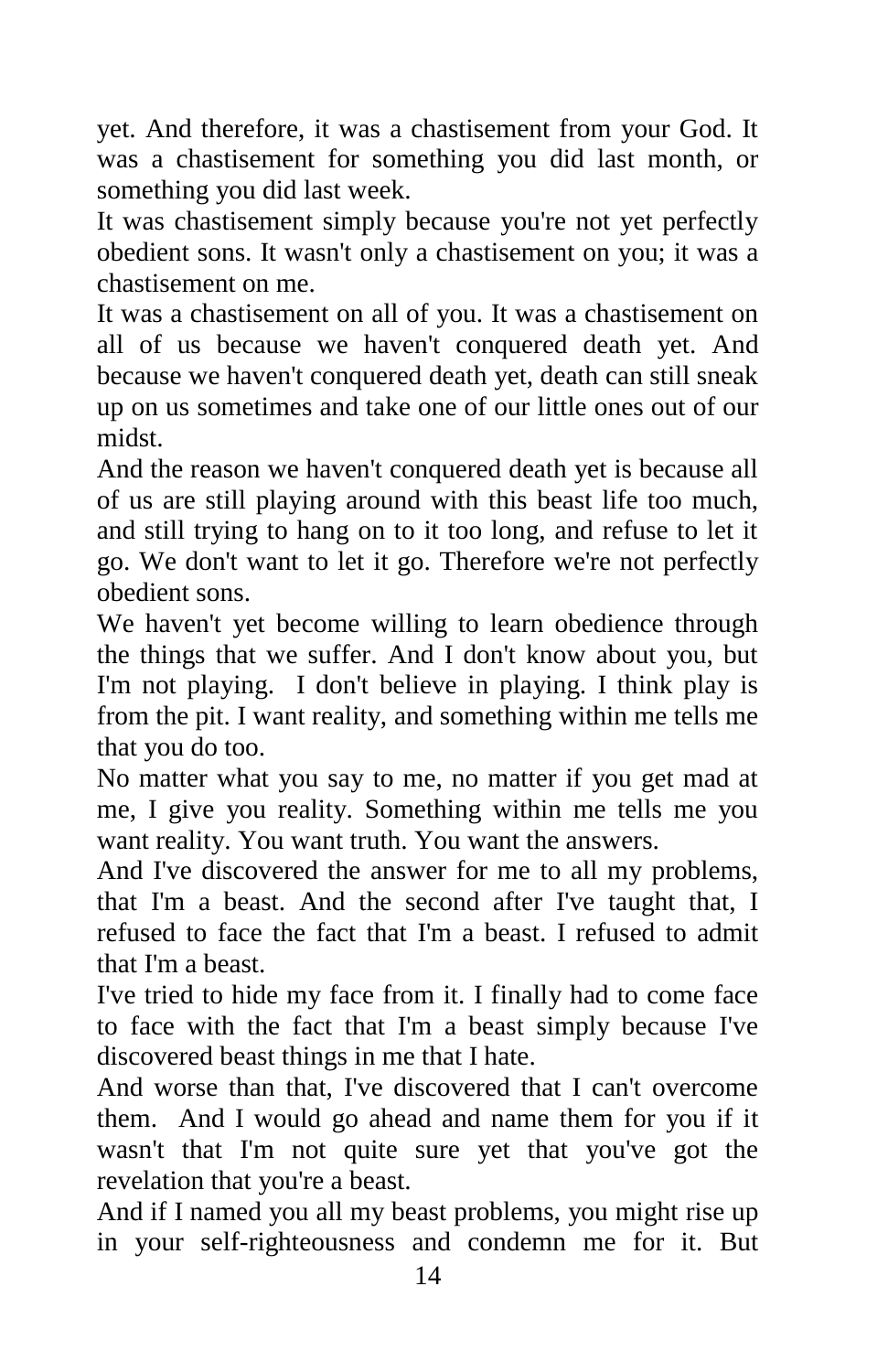nevertheless, they're there. And I know they're there, and you know they're there in you too.

But the thing that has finally brought me to face the stark truth is that I have tried with all my might to overcome them, and I've discovered that I can't. For years, I've used all the strength that I have. I've prayed, I've cried, I've tried every formula that I could get a hold of. I've used all the will power that I had until this brother once said he discovered that will doesn't have any power.

You know I'm pointing truth and I'm trying to be funny a little bit, it gets funny sometimes. And I've discovered I have finally just faced the fact that I can't overcome them.

And I cried out to God and I said, "God, why? Why can't I stop doing it. And after I've stopped doing it why can't I stop thinking it?" And I cried, "God, why?'"

And God gave me the answer, He said, "Because you're a beast, and a beast can't change himself. I have said it in my word, can a leopard change its spots. And the answer comes back a resounding no. There is no way a leopard can change its spots.

Then God said you can't make one hair white or black you can't increase your stature one cubit. And therefore He's finally gotten through to me that the reason I can't overcome it is because I'm a beast, and a beast can't change himself.

All he can do is just come and lay down on the altar of God and offer himself up to God for God to take the sacrificial knife and rip him down the middle. All we can do is keep coming to these body meetings. All we can do is keep coming to these conventions.

Some of you have gotten desperate because you've been in the move of God six years, seven years, ten years, and you still haven't overcome it. You've run here and there looking for formulas and answers that aren't there.

I understand your problem and I can sympathize with it. I've got the same problem. But don't get impatient. Don't look for another formula. Don't buy another formula, there isn't any.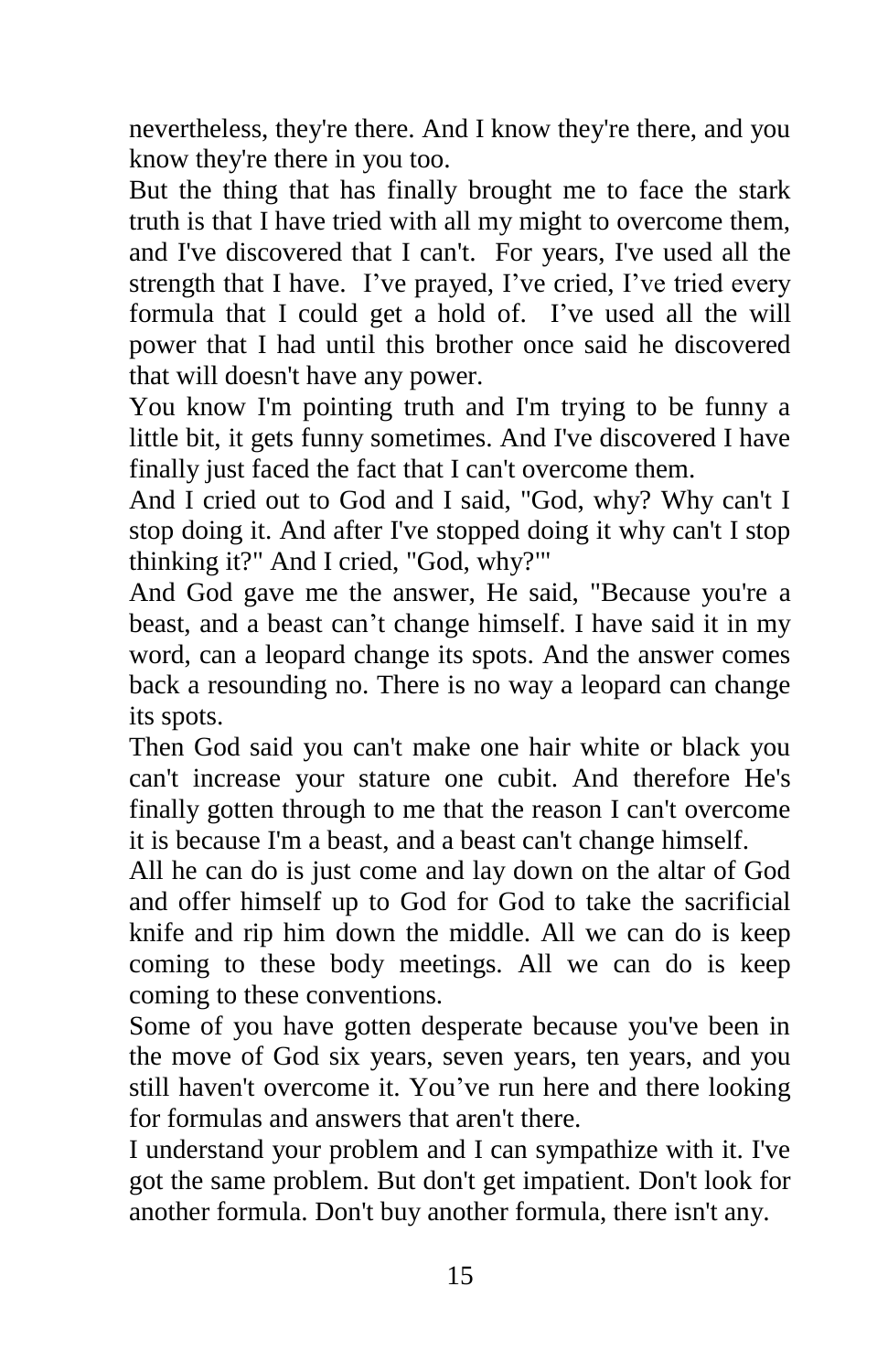There are seven pieces of furniture in that tabernacle and there are seven steps of overcoming to be walked out. There's a tribulation that comes to press you into a comer, where you'll finally allow your beast flesh to be exposed.

There's a body house or a body farm for you to live in somewhere, somehow, some day, where you won't be able to hide your beast flesh in your own individual house and in your own individual bedroom, but you'll be penned in where you'll be forced to be irritated, aggravated, upset, criticized, ridiculed, and everything else by your brethren.

Until finally you can't hide it any longer, you go ahead and lose your temper and that beast there gets exposed. There is no other way. I want to tell you something too, that corporate life is the only answer. It's the on1y way, there isn't any other way.

The wilderness message, go to a farm in the end, get in a body house, get rid of your individual life, live corporately, eat corporately, sleep corporately, work corporately, fight corporately.

It's God's divine plan for pressing this beast of ours into a corner where he can no longer hide himself like he's been doing all the days of his existence.

There are other things to go through, like being born of the Spirit and being baptized in the Spirit and winning souls, and getting people healed, speaking in tongues and prophesy, but all of them are appointed to work one thing, to bring you, one day, one way, somehow, to where you can hear the voice of God say, "Go live in the body".

It's your only way. Some of you have tried it. It was too much for you; you've turned around and run from it. You're in danger of getting all kinds of revelations that there is another way. There isn't any other way.

This Israel will hide himself in every crevice and corner and crack of the house to keep from being cast out of the house, but he must be cast out of the house. He must be uncovered. He must be exposed.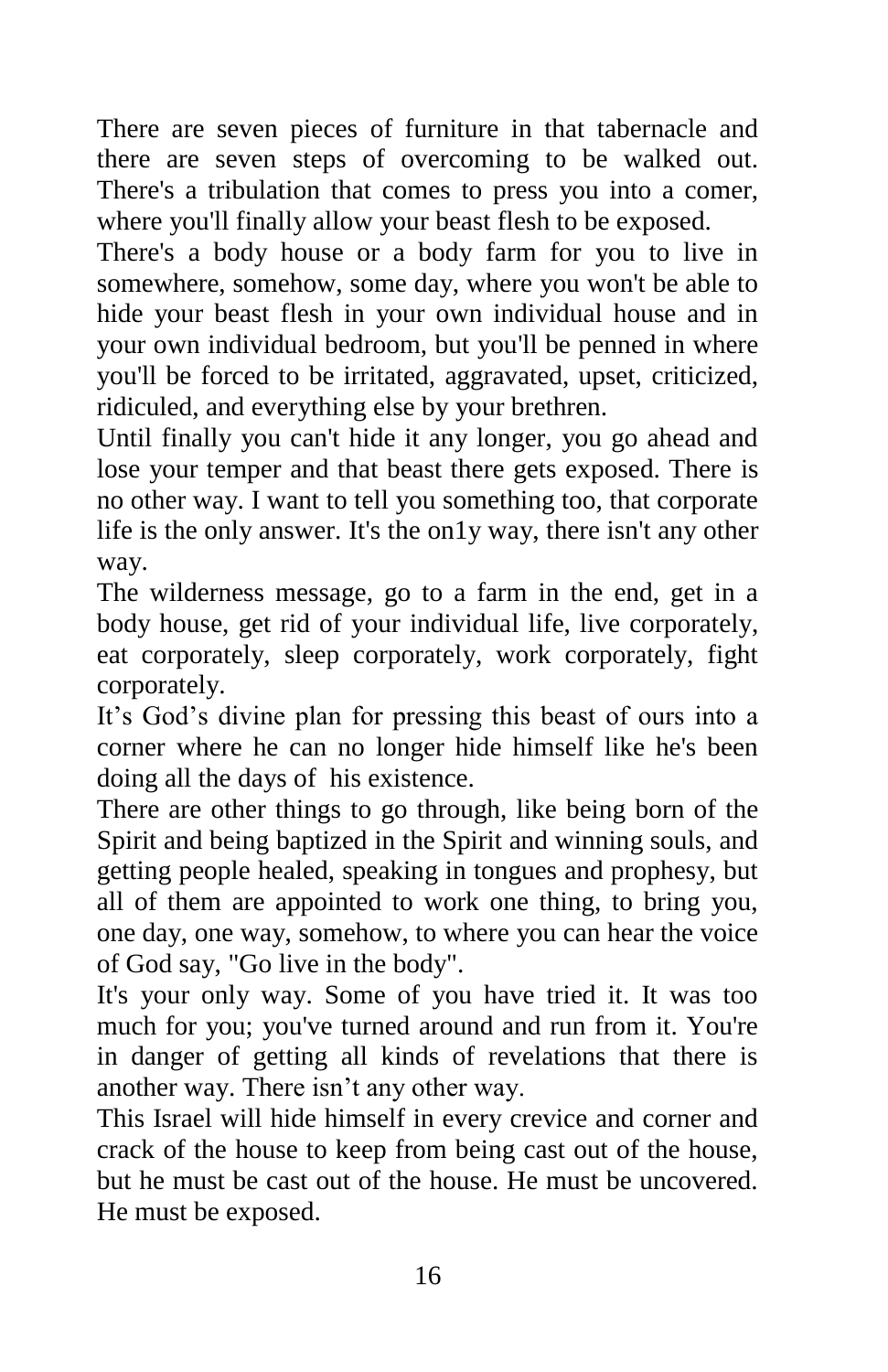Let us not get bound up in theologies and doctrines and even types and shadows, beloved. Let's dig deep, and let's expose the types and shadows and dig the true realities out of what's there.

These three beasts of Abraham, the she heifer and the she goat and the ram of three years old being laid out by Abraham and exposed in offering before God, one piece against another.

When we take that type and reach down and draw out the plain, practical truth there, it just means you in a body house somewhere or a body farm somewhere or a body context somewhere where you can no longer withdraw to your own bedroom or to your own house all alone.

Or in some situation where you're pinned down where that beast f1esh that sits there will show up and be exposed. We dress it up, hair dress it, body dress it, shined shoes, do everything else to keep it covered and hidden.

We speak with soft, sweet, smiling lovely tones with one another. We open the door for one another and we go through all the little courtesies and those things have their place, except when they are substitute from just being pinned down.

We'll never do it voluntarily, just being pinned down to where finally what's there will come out to be exposed. It'll be laid there, and the offering is laid out before God.

That old cow that lumbers around or that did lumber around with their beast flesh hanging on both sides. . Then that stubborn goat that trips so daintily through the realms of deliverance and charismaticism, healing the sick and speaking in tongues and prophesying so beautifully, until somebody happens to cross it.

When the cross gets in the act, then the goat shows up, the she goat at that. But we need to face the fact that it's there, beloved. It's there. And we need to rejoice that God is finally putting us in a position where it can be exposed.

I want to tell you something - every trouble you have, every problem you have, every struggle you have, every tribulation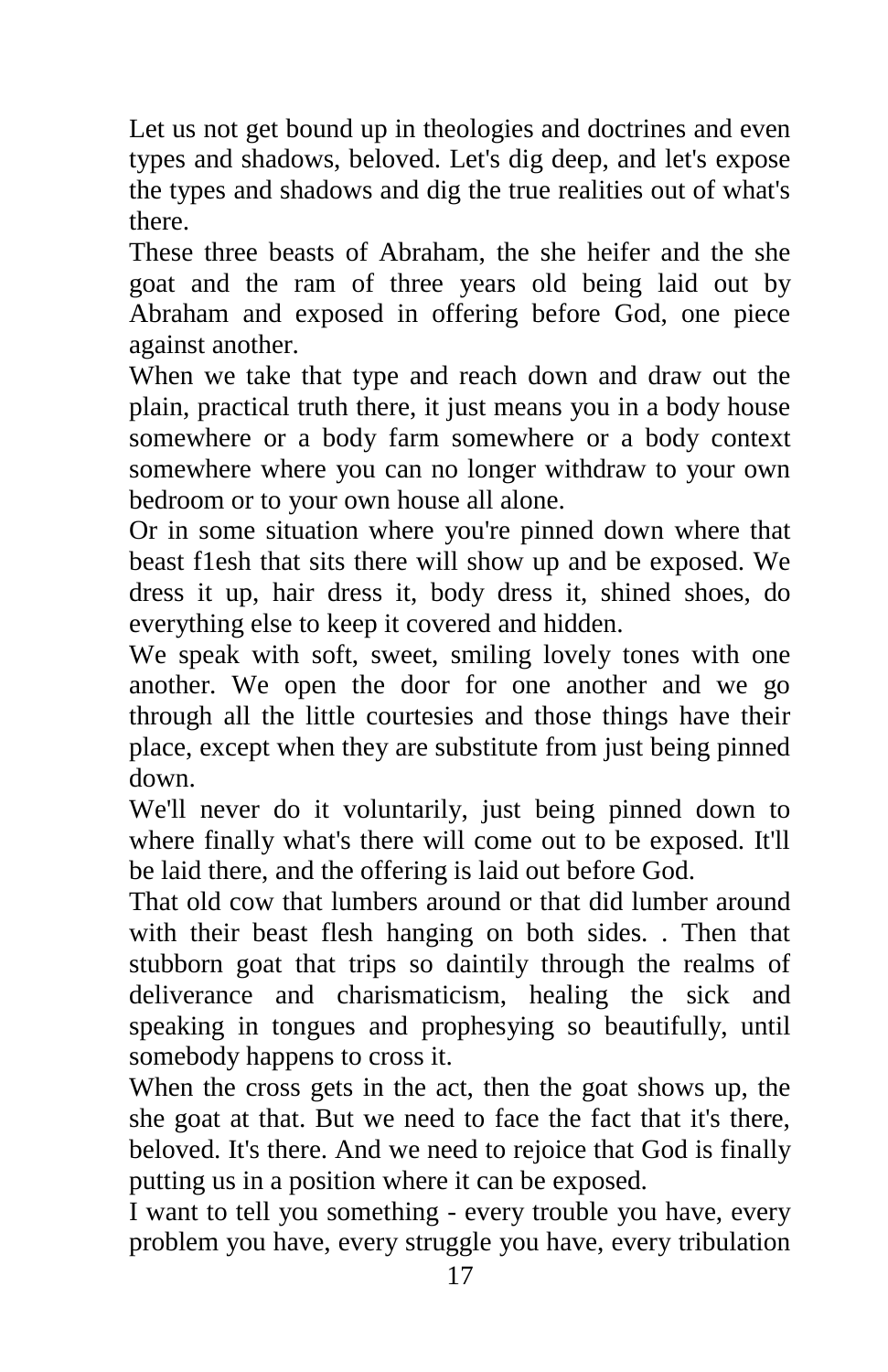you have, every situation you find yourself in, it's just the mystery of God being :fulfilled.

It's just God putting you down to expose the beast, to bring you to face with the fact that you finally look at yourself and see yourself for what you are, a beast. That's the root of all our problems, the cause of all our troubles.

Some of us have been on these body farms, you know what I'm talking about. Go to a meeting and shout about the vision, but then let somebody encroach on our right just a little bit, or request that we do a little more than somebody else does, and then it shows up.

Then we have a problem. Then we've got trouble. Then we have to counsel with the ministry, Then brother Buddy gets a letter. It's all in the plan, don't stop writing the letters. It's all part of the great mystery, sacrificing the beast, laying out the three offerings before God, letting God bring a little higher nature out and until finally we break through into the dove.

That's what it's all about, beloved. We can't change ourselves, get hold of that one. We can't change ourselves.

Listen, you see, the reason God took the children of Israel back into Babylonish captivity was because they. offered up their sacrifices to God in their villages and at their homes, in their groves and in their high places, and they refused to come down to the temple of God where God had placed His Name there, and offer up their sacrifice to God where God had placed His Name and according to His divine order,

God had planted that tabernacle and. that temple in their midst and He had placed those seven pieces of furniture in it each one of those pieces of furniture a manifestation of the sevenfold attributes of His nature.

That brings an altar of judgment that stood in the gate, manifested His pure justice, that brings a laver for washing, manifested the cleanliness and the purity of His nature, that seven-branched candlestick revealed the light that He is, the pure, absolute light and truth that He is. That table of shewbread revealed His eternal provision, not for fleshly provision, but spiritual food.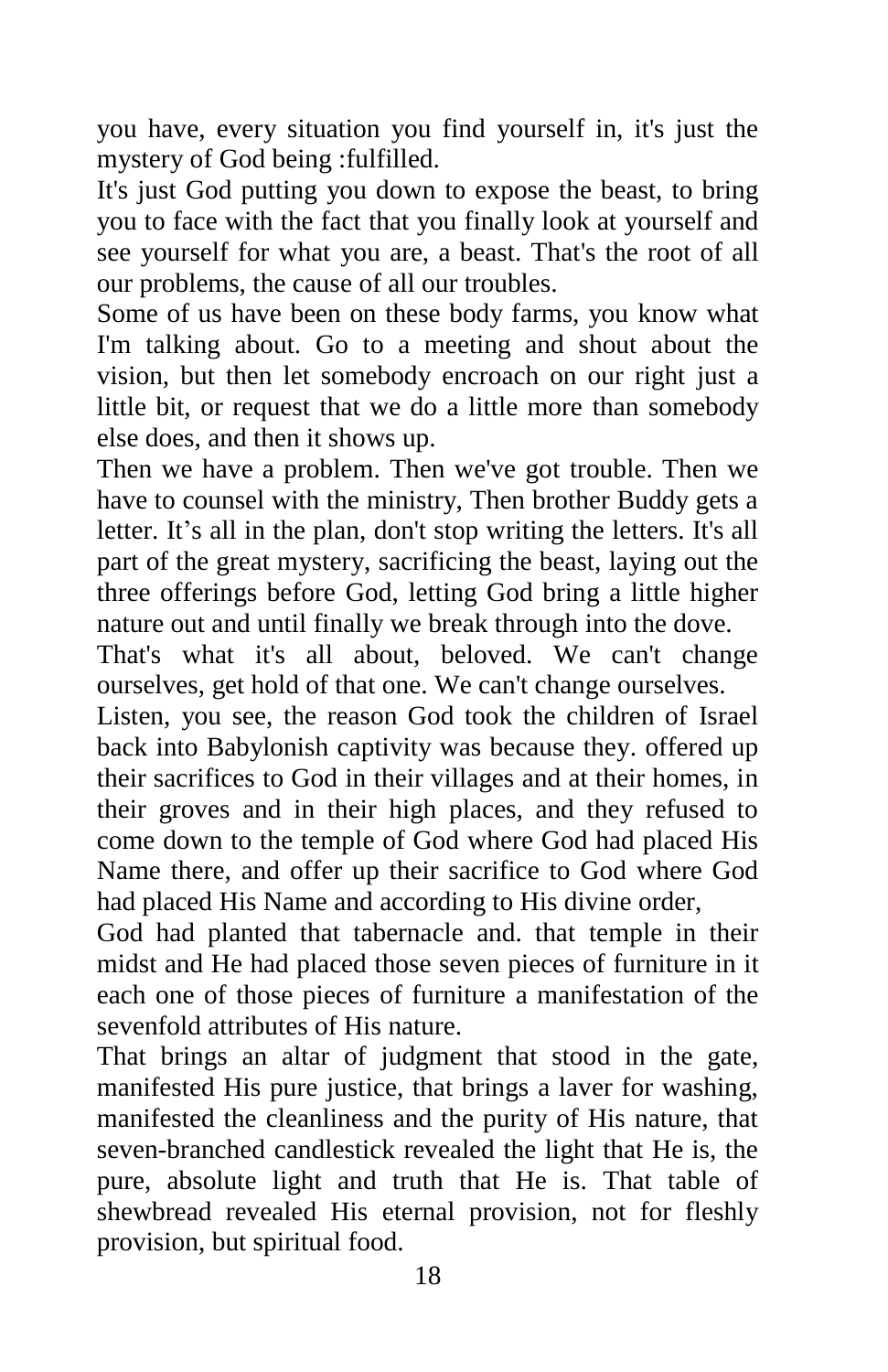Above all, the fires upon that golden altar of incense reveal the consuming fire that He is, after He has prepared the offering to be consumed up unto Himself. .

And then that ark of the covenant that stood ill the holy of holies wood overlaid inside and outside with gold, revealed that He had no other plan from the beginning than to manifest the fullness of His glory in and through man, through wood, inside and out. He's really dealt with me about that a couple of months ago.

When the kingdom comes in, when all is over, when we come to perfection, when we're ruling and reigning, when we're the manchild, when we're the first fruits company, when we're the new Jerusalem, whatever other symbols we want to use, that ark in side the holy of holies, wood overlaid inside and outside reveals, you're going to see, men walking around in this earth that are the fullness of God, inside and out.

That was where God placed the revelation of His Name, His nature, who He is and what He is, and because the children of Israel thought it too much trouble to make the journey down to Jerusalem but to offer their worship and their sacrifices where His Name was according to His divine order, He let them go into Babylonish captivity.

And you see, it wasn't that they weren't offering up the right sacrifice. They were, they were offering up the lamb. It was that they were offering it in the wrong place and the wrong way.

Now that is a type to reveal that now in this end time, God through this restoration move of God, has restored to His people that seven pieces of furniture, that three division tabernacle and those seven pieces of furniture, that are the sevenfold revelation of His nature that had been ripped away from man's vision for nineteen hundred years.

And through this end-time move of God, God has restored that tabernacle and He's restored the revelation of those seven pieces of furniture that are placed. And He's restored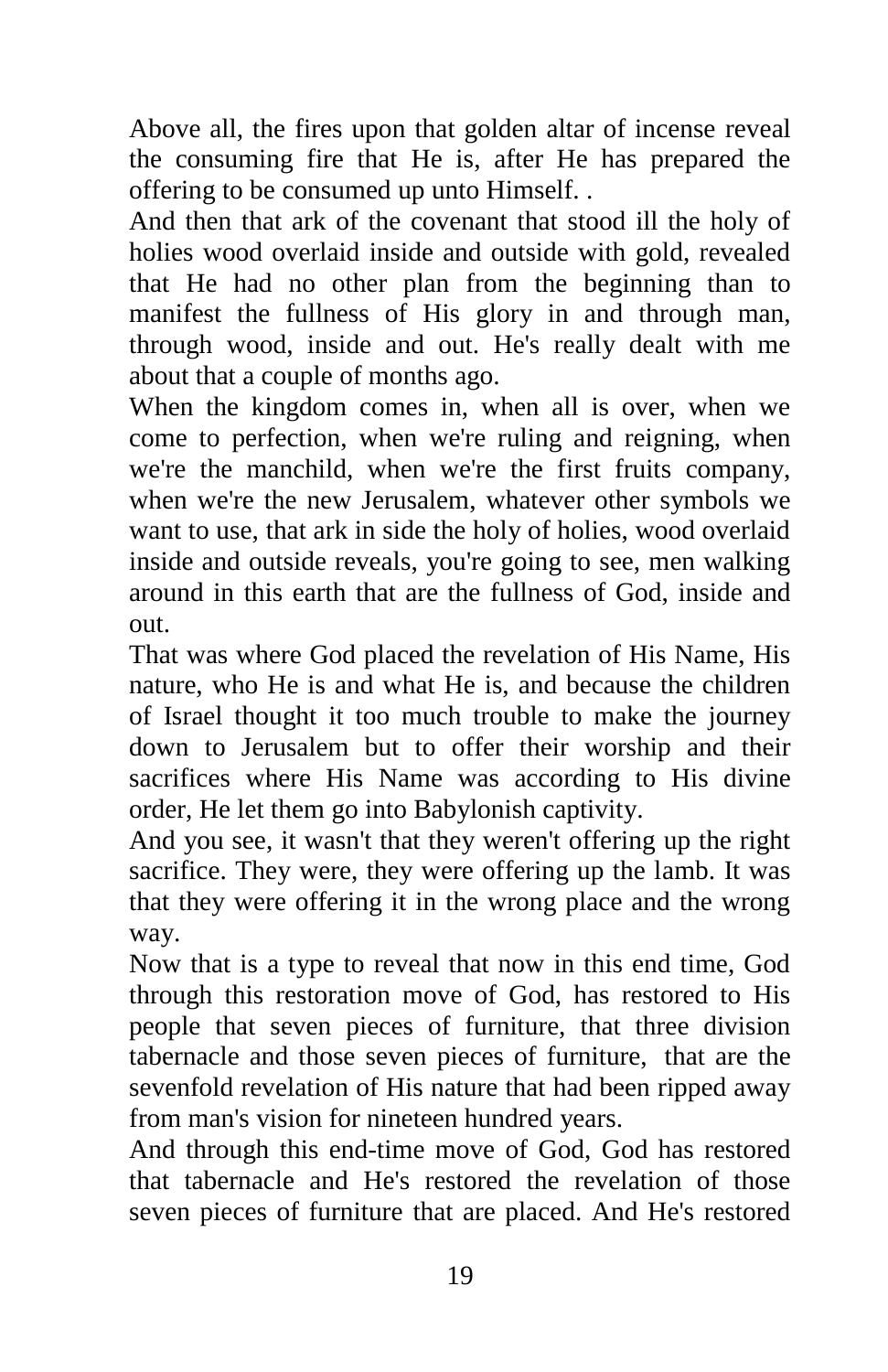the revelation of His Name, His nature, and He's placed it here in this move of God.

I'm not being pressed if you think I'm making this move of God exclusive and this and that and all of the stuff I've heard, but this is where His Name is. And then I'm going to get out of captivity until they come and worship and hear. And until they do, they're only offering up their sacrifices in their groves, in their denominational high places, and their charismatic high places and the whole bit.

I didn't say they have to come to one of our conventions, but unless God has some more ministry somewhere, and I haven't seen it yet, the voice of many waters that restores all seven of those pieces of furniture to that tabernacle after restoring that tabernacle, then they will lave to come to one of our conventions.

Otherwise, they're offering up their sacrifices in their groves, in their high places and it's an abomination in the sight of God. I don't care how charismatic they are. I don't care how much they speak in tongues, and adore the Pope, pray to Mary, all an abomination in the sight of God. It does not manifest His Name.

It does not reveal His nature. It does not unveil His glory. It doesn't matter how many people get healed. The Hindu gurus are doing the same thing. They're offering up the right sacrifice, they do it all in the Name of Jesus.

The problem is that they're doing it in the wrong place and in the wrong way, and in the wrong order. And it won't bring forth life. That's all there is to it. You see, there is no other way.

Seven pieces of furniture, seven steps of overcoming, body meeting after body meeting, convention after convention, bring the beast, offer it to God, pray that God will raise up an elder, an apostle, somebody to take the sacrificial knife and have the courage to rip you night down the middle every service, exposing every bit of that beast that's showing up, whether it shows up secretly outside the meeting or inside the meeting. .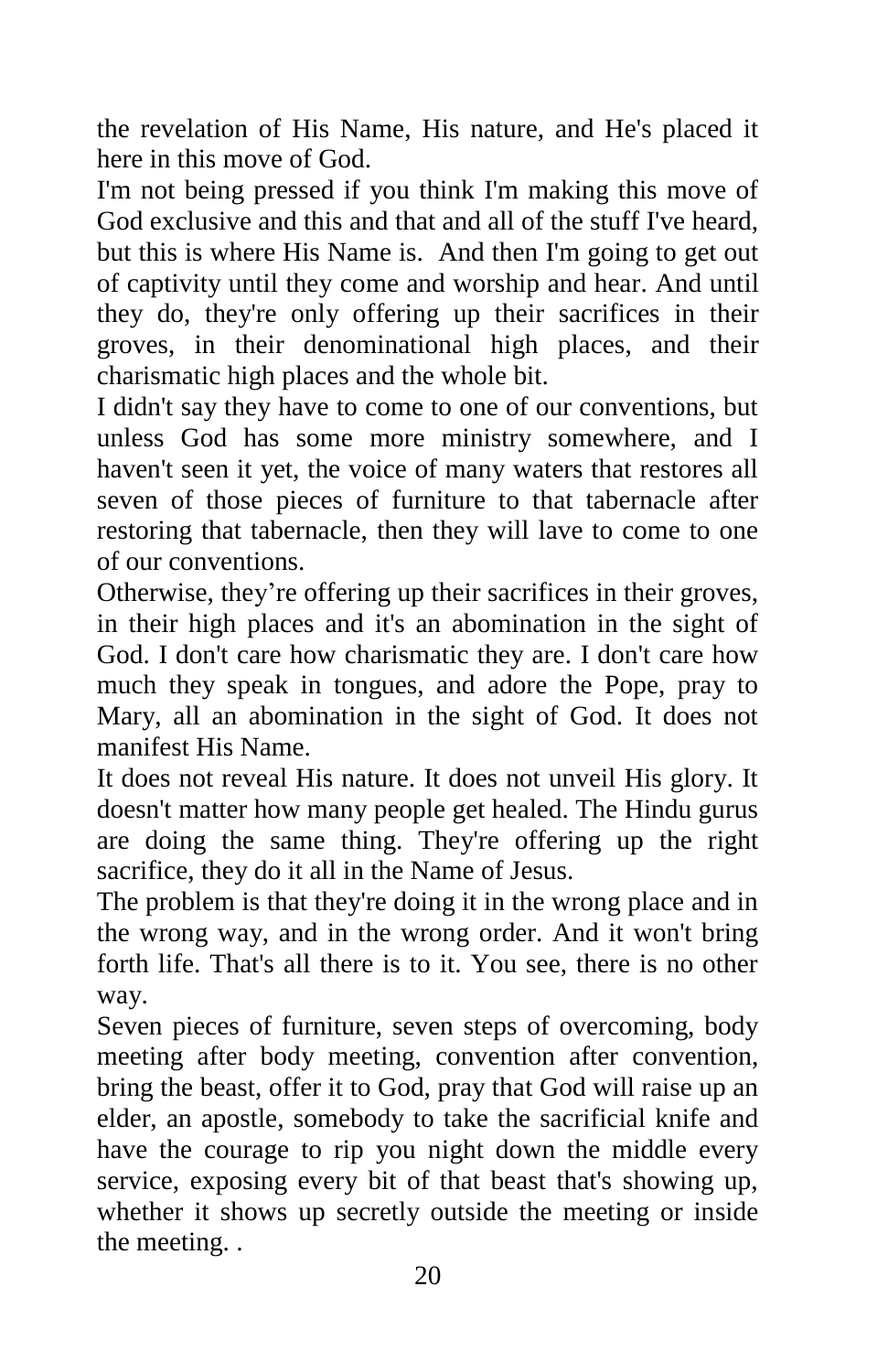Pray, cry out to God that there will be some ministry that's not looking for something for himself, that's got the faith to carry the anointing, to take the sacrificial knife and rip the beast down the middle and lay it out before God.

That's worship right now, till finally the ram is fully and completely dealt with, that's still worship, ripping the beast, exposing the beast, exposing the beast flesh.

That's what it's all about, because we're a beast. The three love as a beast, heifer, goat and sheep. The three love as a beast, but I'm a beast.

I thank God, God has revealed to me what kind of beast I am so I can bare it. I thank God in all this move of God he's revealed to us what kind of beast we are. Thank God I'm no longer a heifer, lumbering around through the pastures, eating my daily share of grass, giving out my daily share of milk of the word.

A good experience when I was a Baptist preacher doing that, it was life to me at that time, but the problem was it was cow-life, it was heifer life. I'm glad God lifted me up out of it.

Thank God He's revealed to me that I'm no longer a stubborn, Pentecostal goat beast, anointed though I might be, delivered though I might be. Stubborn as I was, as you were, thank God I've become part of this corporate ram, sheep that can be led. That's something out of myself.

Sheep that can at least recognize the covering truth, no matter how either you or I are able to walk in it perfectly, I want to tell you something, people.

This covering truth is the truth. Granted that there are elders here and perhaps apostles here who have gotten a little over the line here and there, and we all know they have.

Once in a while somebody writes to us and thinks they are called to a special ministry of informing all of us there's an elder here and there that is putting the people into bondage. They always do it as if they are telling us something all of us don't know.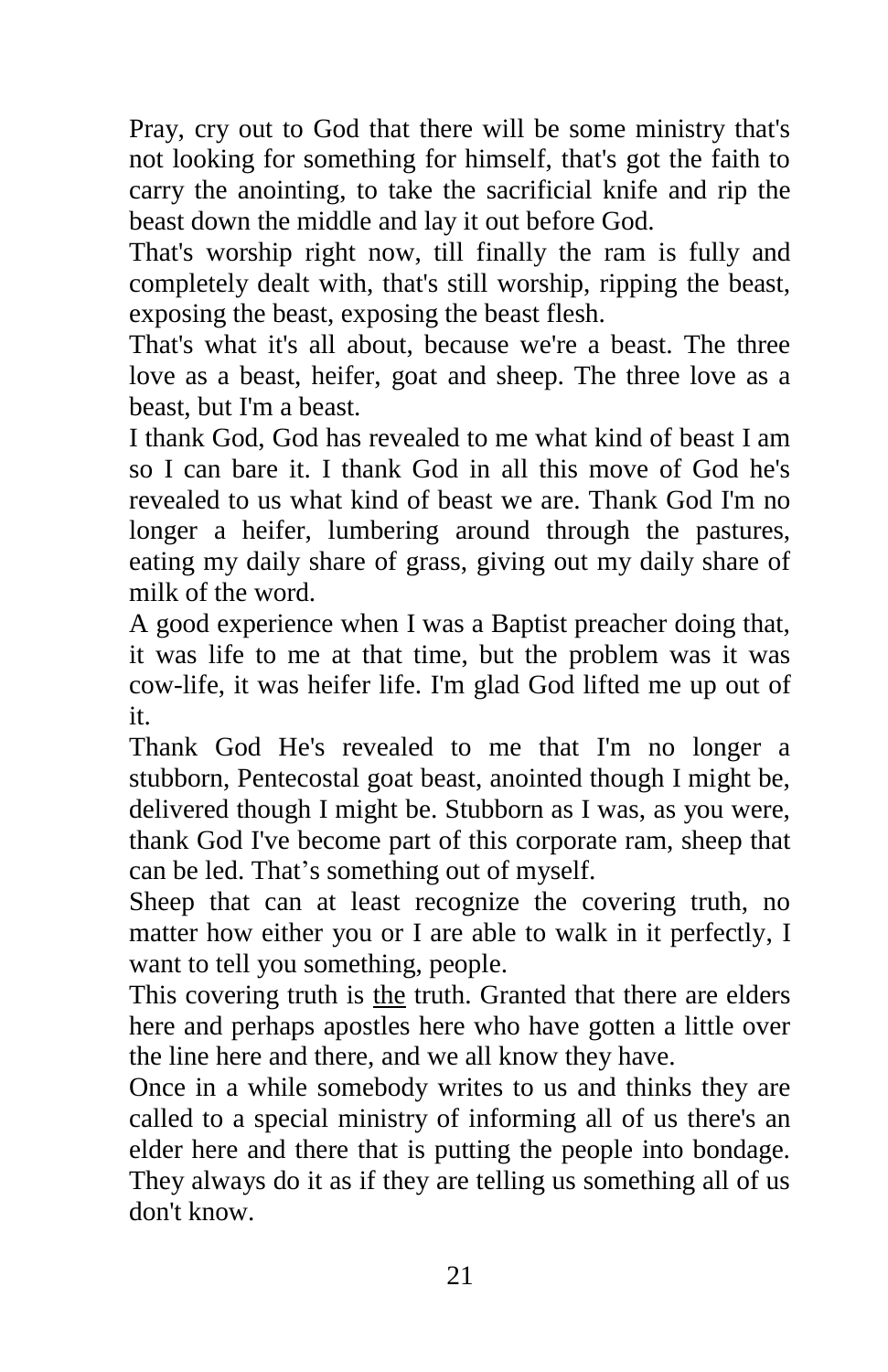Granted that it's so, still this covering truth is the truth. It's the only truth that's going to take us into life. Became real to me when somebody preached it on a convention platform in Miami, Florida several years ago more beautifully than I ever heard it done since, that it's the truth.

It's the only way we're ever going to make it. There is no other way to make it. The ram, thank God, we're a sheep beast and thank God we're no longer a female sheep beast, but a male sheep beast.

Thank God we're not only a male sheep beast, but we're a male sheep beast that can at last go forth as a power, because we've got a revelation of corporate, corporate preaching, corporate praying, corporate living, corporate working, corporate everything.

Through this means, the ram can grow horns of power and through no other means. But still a beast. And that's the thing that confused me for several years. I just didn't understand how I could have come so far in this move of God. I just didn't understand how I could be in a move of God where the revelation of God is so high and still find the things within me that I found there.

Did you have any of that kind of problem? Little confusion over that? I did. For some time I was a little ashamed of that, maybe I wanted to hide it a little bit, probably why God couldn't give me this word before now.

I probably wouldn't have been able to stand before all of you and confess it as openly as I can now, because I was confused over it. Because I know that in this move of God, there's somebody else who's said it long ago.

The truth has been brought forth through the voice of many waters. It reached to a higher height than never before since the first century.

Perhaps you, like me, thought, how can I be in this? How can I come this far and still find this within me? But I've been set free from the confusion. It leaves just by God revealing to me that a ram that he is, he's still a beast. He's not yet a bird. So God said, "You're still a beast, that's why it can happen".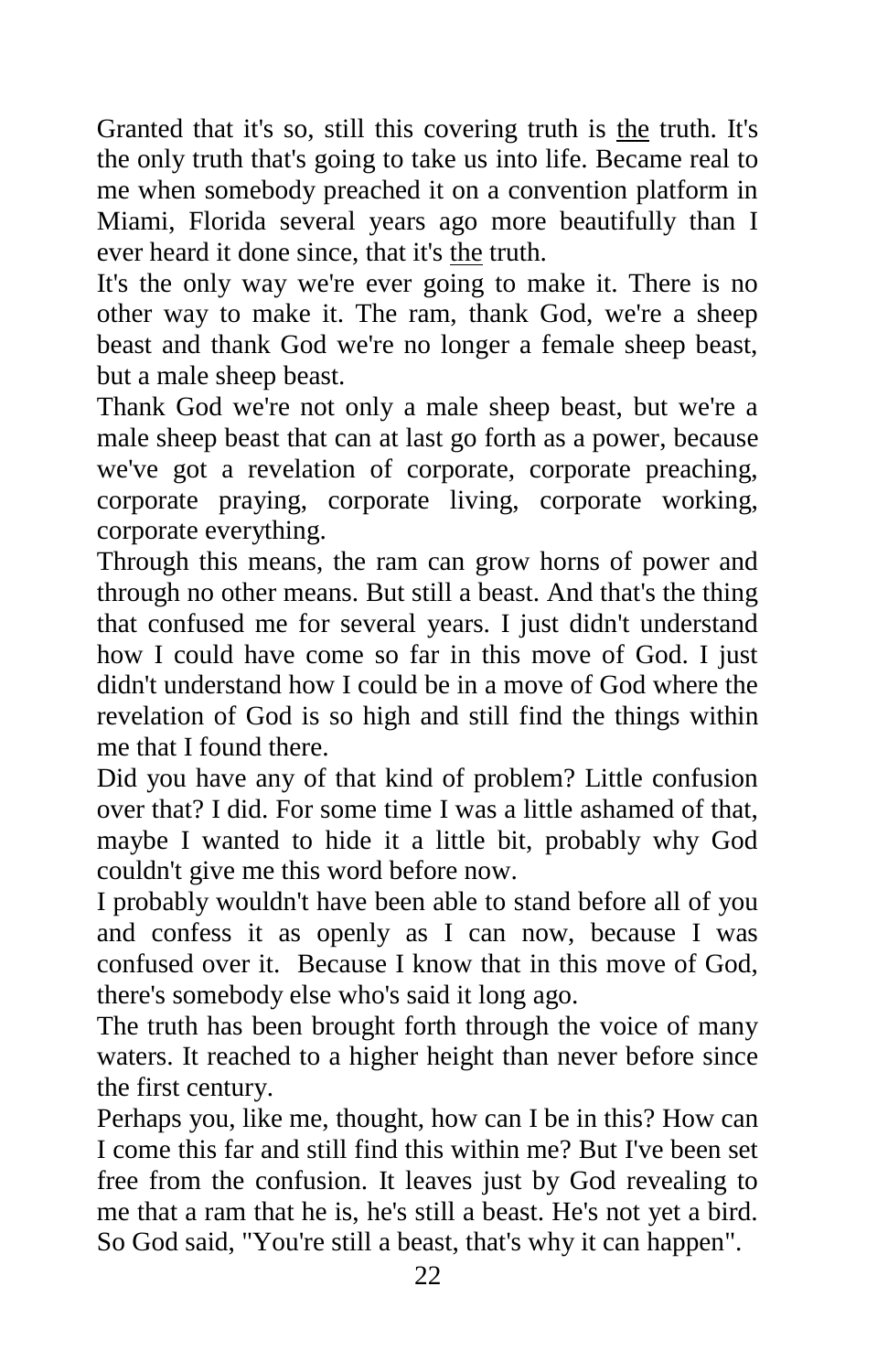A sonship beast, a ram beast, part of a corporate beast, but still a beast. That set me free because it gave me the true answer to my problem of how it can be.

But the real reason God has made me to know that I know that I know that ram that I am, I'm still a beast is because He's revealed to me that I have the three primary characteristics of the beast nature.

The first one is the beast instinct for self-preservation. I've got it. You've got it. And we've all still got it big. All we've got to do to prove this, is to lay down our life for our brethren, living only to serve our brethren, but we all know what really goes on, on these body farms.

When that old self gets encroached on, when it's a matter of whether I get enough to eat or not, when it's a matter of whether I have a little bit too much of a load put on me.

I found that I can preach it most beautifully, but when it really comes time to lay down my life for my brother's life, I have a struggle in here. And I know that as long as I still have a struggle in here, I'm still a beast, because I don't yet have that other nature.

When I have that other nature, there won't be any struggle in here for me to really lay down my life for my brother. Once in a while, I manifest it a little bit, but I still find a struggle.

And therefore, I know I'm still a beast. Because when I'm no longer a beast, it won't be any struggle for me to lay down my life for my brother. It'll be my nature to do so.

As brother Dee was preaching a while ago about his commitment to that, I think all of us went through that, I know I did, started out as a young preacher, I, too, made my covenant with death and was committed to go forth and die for the Lord if necessary.

You know why we did it? Because there's glory in this thing, you know, of going down to South America and, dying .in the jungles for the Lord. They'll write books about you. They'll publish your name in the newspaper.

They won't do it the way they are publishing our name now. They've gotten rid of us, they don't worry about us, so they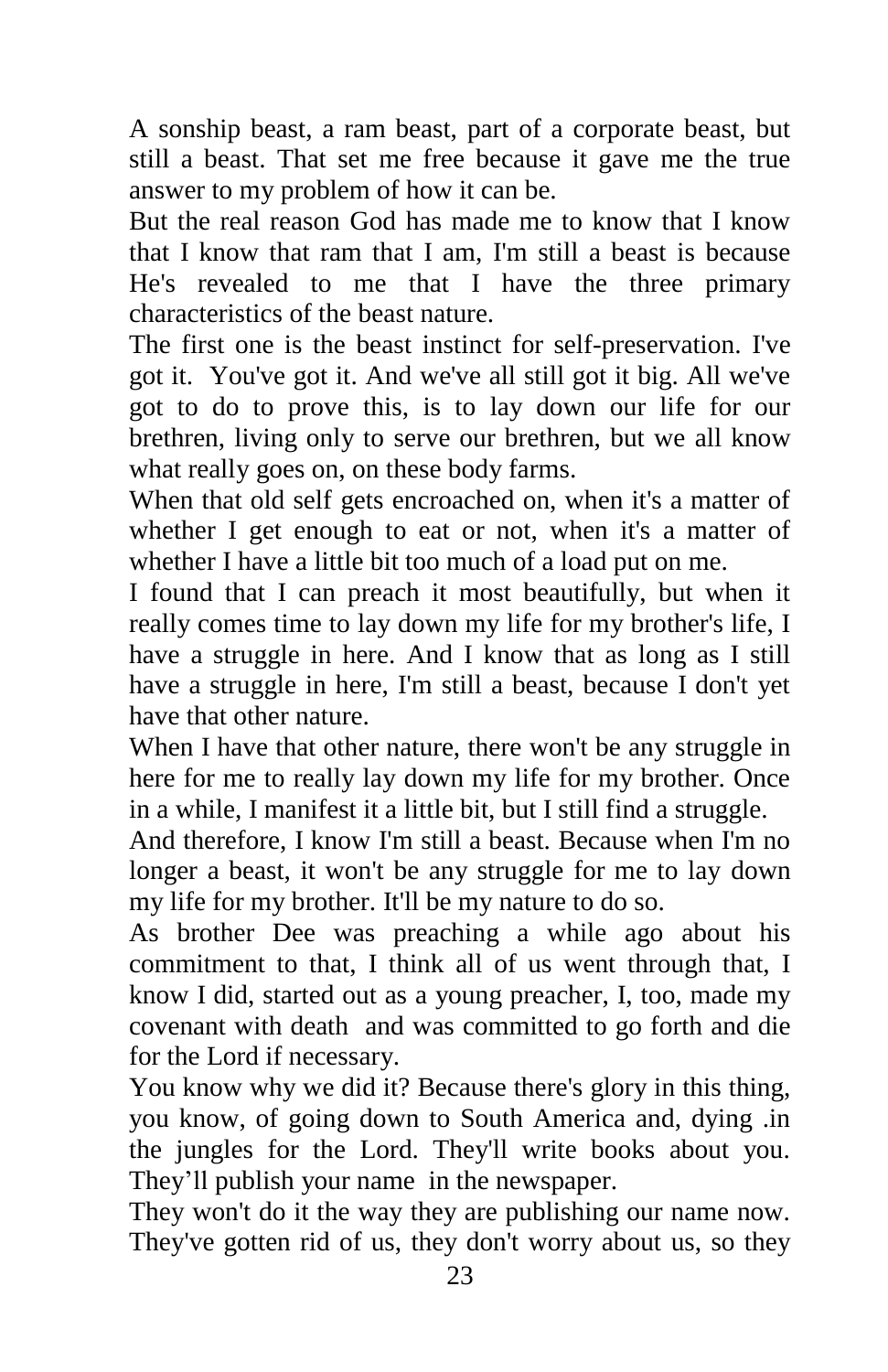can talk good about us. That's why we like that idea. You know, if you die that way to this life, you get glory out of it.

But if you just die to everything in this life just by giving it up and stop doing it, nobody will have any stories in the newspapers about you. There's no glory in it, because if you just die that way, all you can do is live for Christ.

And if whosoever liveth for Christ, nobody writes good things about you in the newspapers. You get killed in the jungles, they'll write beautiful books about it.

You start living for Him and they'll sentence you to ten years in prison. We don't particularly care for that kind of dying, because this little beast still has that beast instinct for selfpreservation.

And I think to myself, well, I really believe, you know, if they finally got me in a corner and they were pointing a gun at me, and said, "We're going to kill you if you preach Jesus and don't deny His Name", I really believe I could say, "Go ahead and shoot". And I could die for Him. The question is, could I die for you? You?

And especially for a few around here that irritate me the most. It's when I come face to face with that one that I realize that I'm still a beast, and I still have that beast instinct for self-preservation.

And I'm not yet a man that has that greater love that· can lay down his life for his brethren.

The second of the great characteristics of the beast nature that I have is the beast lust. Now you'll have to forgive me, I know you don't have it. I find that I got it. All of them. Lust for food, lust for the opposite sex, lust for position, power.

I preach this well aware that the next person in the move of God that gets taken by the Spirit will talk about all brother Sam's lust. It's alright, I talked about them first. I got them. That's how I know I'm a beast.

Worse than that, I got that third primary characteristic of the beast nature, and that is the beast dumbness. God has revealed to me that when I'm not in His Spirit, I'm just a dumb beast.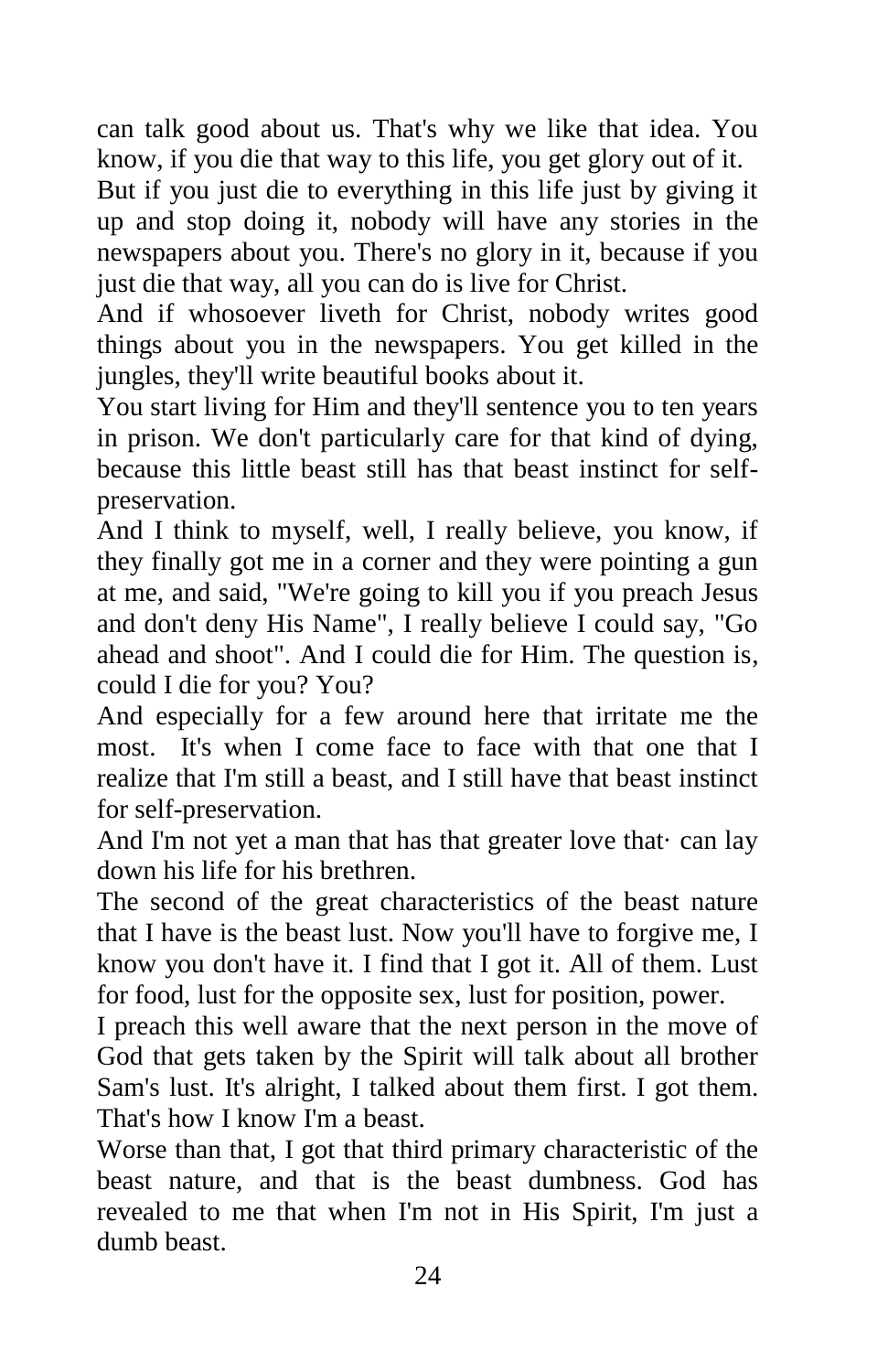You see, the dumb beast, all he knows is to eat and sleep and drink and play. Don't believe me, check the old bullock in the pasture. That's all he does day after day after day. That's all he wakes up for in the morning. And that's all he does all day long, is eat and sleep and drink and play. That's all he knows, because he's just a dumb beast.

And that's all the other beasts out there do. That's all they know to do. They eat, they drink, they sleep, they go to football games, throw footballs back and forth, they play baseball, all the little beasts and all the big beasts.

You think brother Sam's dumb because he preaches against all that stuff. And I'm going to keep preaching against it, just dumb beasthood, as far as I'm concerned. Just eating, drinking, sleeping and playing. That's not a good spirit, that's all I know to do, and that's all you know to do. That's all anybody else in this world knows to do. '.

Of myself, I don't have that creative wisdom that can draw forth out of my being the revelation of wiser, higher, more creative things to do. Outside of His Spirit, I know what the Bible means when it says of the increase of His government of peace there shall be no end.

Outside of His Spirit, I never could have gotten a vision that God's got a billion worlds out there that He's going to do some things with, through you and me some day.

Out of His Spirit, all I knew to do is just walk around in the pasture and eat and sleep and drink and play. I was just a dumb beast, still am, except when I get near one of you, I wish I'm drawing the anointing out of one of you.

And I find myself with creative wisdom as I come to understand higher truths that can see higher visions of eternal creative works that are being accomplished throughout all the eternal ages to come. Not only that, I find myself with the faith to believe that I can do them in God's time and in God's season.

And suddenly, I'm no more a beast. I'm a man. Suddenly, I'm no more a dumb ox, I'm really a son of God. It's for this cause that in Numbers 8 when God commanded Moses to